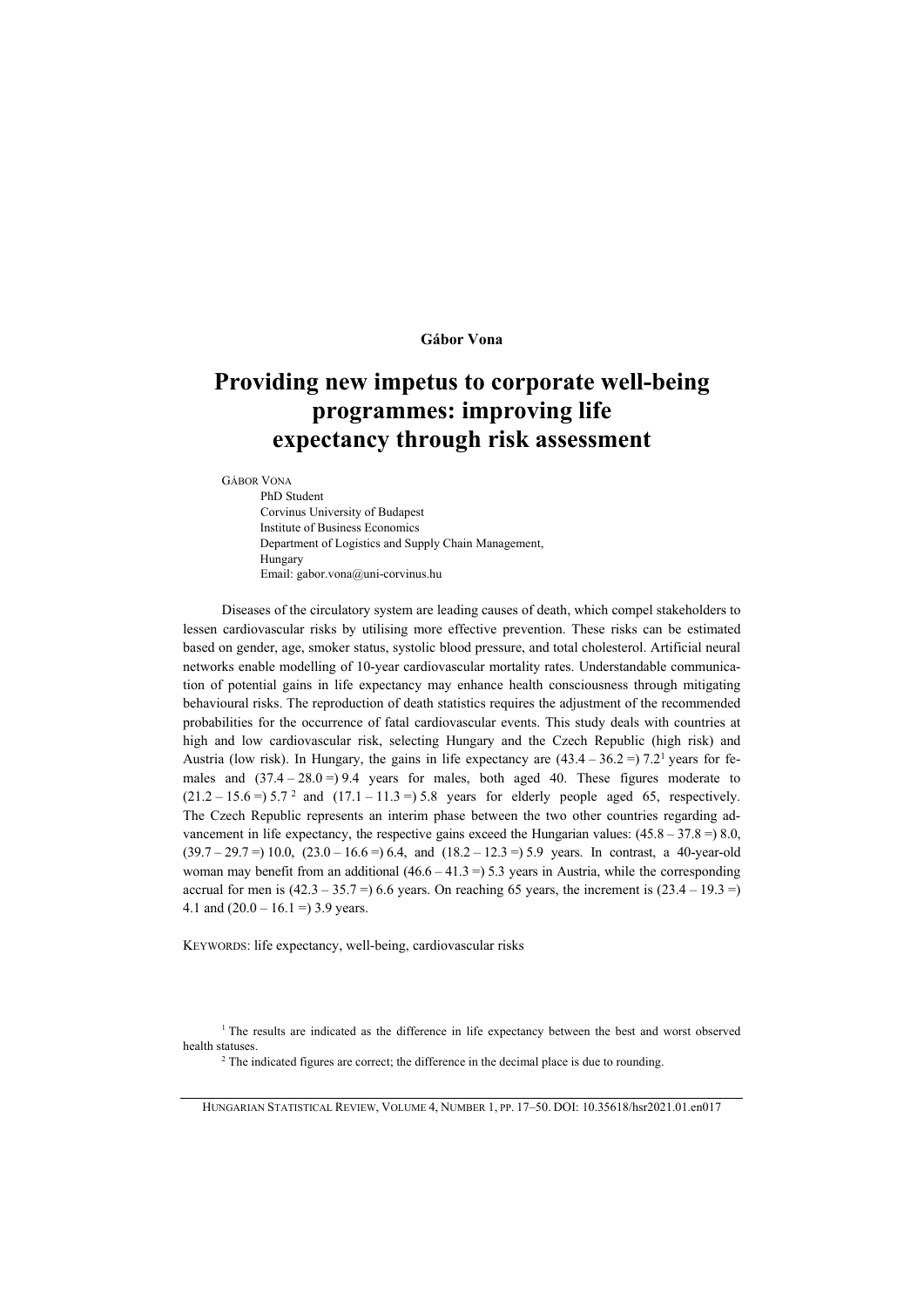$\mathbf{O}_n$  25<sup>th</sup> September of 2015, the General Assembly of the United Nations adopted 17 Sustainable Development Goals (SDGs) to be achieved by 2030. The 3rd SDG ('Ensure healthy lives and promote well-being for all at all ages') occupies a higher level in the hierarchy of goals as its accomplishment requires fulfilling and harmonising other SDGs. Figure 1 illustrates the relatively difficult advancement in the 3<sup>rd</sup> SDG, which the present study aims at bolstering by virtue of its target of 'Strengthening the capacity of all countries, in particular developing countries, for early warning, risk reduction and management of national and global health risks' (*United Nations* [2020] pp. 1, 14, 17).

*Figure 1. Causal dependencies between SDGs* 



*Note*. Each arrow starts from the prerequisite.

Life expectancy (average number of years that a person can expect to live) and its subset, healthy life expectancy (the life expectancy reduced by the years lived in less than full health due to disease or injury) are indicators describing the current state of and the progress in well-being. Both can be calculated not only at birth but for all ages. Using the data of the countries of the EU (European Union) plus Norway and Iceland, the gender-independent estimate for the continually growing maximum of the healthy life expectancy valid for 2016 was 76.7 years at birth. In the same year, Spain represented the highest unisex healthy life expectancy at birth in Europe with 73.8 years. Only Japan (74.8 years) and Singapore (76.2 years) ranked before the Mediterranean state, whereas Hungary lagged behind with 66.8 years. An additional 8.7 years (for this data, see *Vona* [2020] pp. 99–100) could be achieved through

HUNGARIAN STATISTICAL REVIEW, VOLUME 4, NUMBER 1, PP. 17–50. DOI: 10.35618/hsr2021.01.en017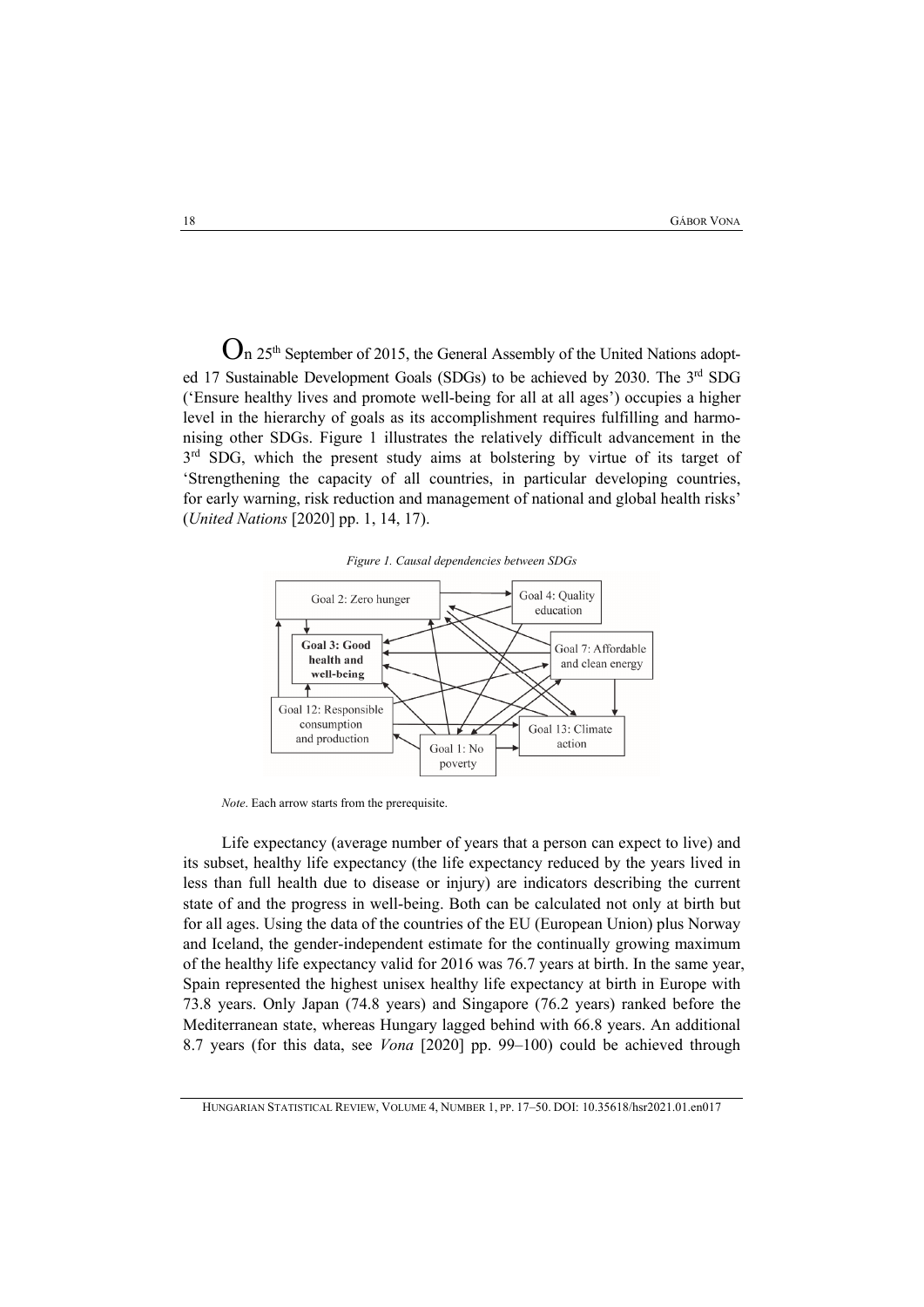reduction in preventable causes of mortality via effective primary prevention and public health care. The remainder  $(76.7 - 66.8 - 8.7 = 1.2$  years) is lost owing to environmental factors. In the Czech Republic, healthy life expectancy is 69.3 years and the two respective components amount to 6.3 and 1.1 years. Austria, the third member of the triad demonstrates 72.4, 3.8, and 0.5 years (*UNDP* [2018] pp. 50, 53, *Vona* [2020] pp. 99–100). Another manifestation of the difference between the three countries can be captured in the life expectancy at birth: 72.9 years for Hungarian males and 79.3 years for females in 2019 compared to the estimated EU27 average in 2019 of 78.5 and 84.0 years, respectively. Both the Czech and Austrian figures exceed the Hungarian ones. At the same time, achieving the Japanese indicators (in 2019, 81.5 for men and 87.7 years for women) would make the retirement period extended for both sexes in Hungary by approximately one decade (*HCSO* [2021a], *EC* [2021], *UNDP* [2020] p. 356). The practice of Spain affirms that generally effective public health and health care interventions are appropriate but not sufficient in terms of addressing premature mortality as mortality rates offer abundant leeway for improvement in spite of the advantage of Spaniards compared to the EU citizens. Furthermore, it projects the growing needs for health care and long-term care for elderly people in ageing societies (*OECD–EOHSP* [2019c] pp. 3, 22). This highlights the need to seek new opportunities and employ additional measures to boost both life expectancy and its subindicators.

As evident solutions can be considered building more on prevention and health promotion, involving relevant stakeholders and providing them with health risk assessment tools, which can establish an early warning system, could improve morbidity and preventable mortality plus alleviate overloaded health care systems. Regarding stakeholders, firms and non-governmental organisations can play a crucial role. In 2019, 856,950 active enterprises operated in Hungary (preliminary data) and the economically active population aged between 15 and 74 years exceeded 4.67 million persons (*HCSO* [2021b], *HCSO e-Shelf* [2021] Table 3.1.1). Running extended corporate well-being programmes may reduce the expenditures on sick-leave and sickpay (in 2019, they amounted to  $[81 + 127 =] 208$  billion HUF, which in total accounted for 0.44% of GDP; the number of calendar days of sick-leave and sick-pay was [11.4 + 26.5 =] 37.9 million days (*HCSO e-Shelf* [2021] Tables 3.5.23, 3.5.24, 4.1.8). In addition, 2,791 health and 10,873 sport non-governmental organisations (the sum of the number of foundations and membership organisations) can be mobilised for spreading health consciousness (data valid for 2019; *HCSO e-Shelf* [2021] Table 4.2.14). In both the Czech Republic and Hungary, ischaemic heart disease, stroke, and cancer account for a significant share of deaths, while risk factors coupled with unhealthy behaviours (poor diet, smoking, alcohol consumption, and low physical activity) are responsible for half of all deaths (*OECD–EOHSP* [2019a] pp. 5, 7, [2019b] pp. 5, 7). In contrast, this latter proportion is merely 39% in the EU.

HUNGARIAN STATISTICAL REVIEW, VOLUME 4, NUMBER 1, PP. 17–50. DOI: 10.35618/hsr2021.01.en017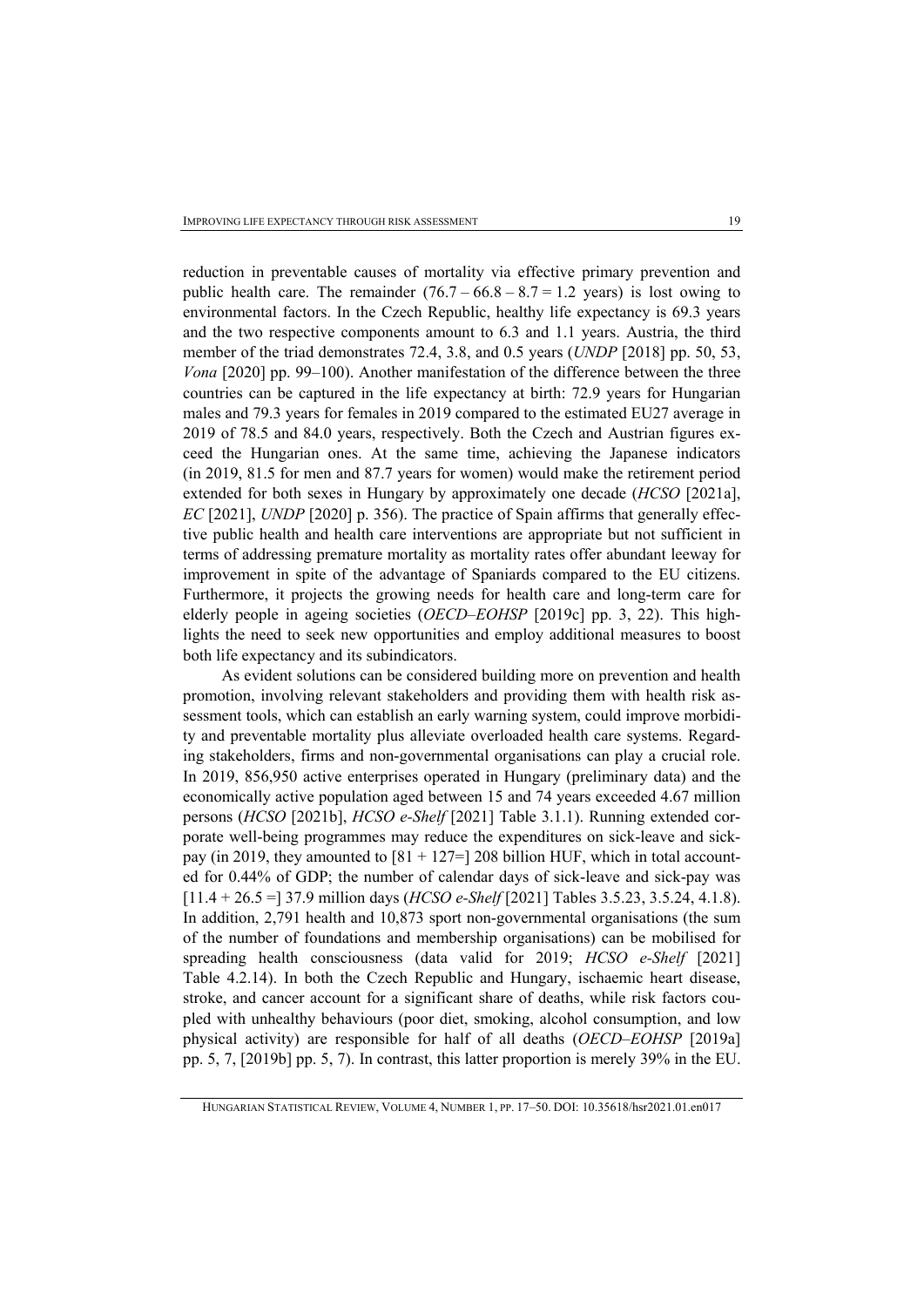This study focuses on circulatory system diseases as they are the leading cause of death (49.1% of all death cases in 2019 in Hungary and 42.2% in the Czech Republic). Effective primary prevention performed by corporate well-being programmes may provide a remedy for this situation (*HCSO* [2020a] Table 6.2.20, *Czech Statistical Office* [2021a]).

This research is motivated by the idea that treating individuals as precious resources necessitates the recognition and spread of the value of prolonging health. Thus, the present study creates a basic risk assessment tool for cardiovascular risks that quantifies potential gains in life expectancy by shifting from a chosen initial health status towards more favourable targets. These risks are represented by a group of disorders including 'hypertension (high blood pressure), coronary heart disease (heart attack), cerebrovascular disease (stroke), peripheral vascular disease, heart failure, rheumatic heart disease, congenital heart disease, and cardiomyopathies' (*WHO* [2021]). The results confirm that the proposed tool can provide easily understandable increments in life expectancy. Hence, the chance that individuals are committed to health consciousness increases by generating multiple direct and indirect benefits, which reflects the practical relevance of the research in addition to its theoretical contribution.

## **1. Literature review**

To identify a possible research gap, the extensive field of health promotion programmes is presented in a simplified way by aligning the most frequent streams of research, following a chronological order. Consequently, the review incorporating studies from the last two decades clarifies and outlines the main themes and development in the research field. On the one hand, the selected areas encompass definitions and conceptualisations of health and well-being, identifying the impacts of health promotion programmes on performance indicators such as work-related outcomes with special focus on financial results or customer loyalty, and quantifying these impacts (e.g. return of investment). On the other hand, cases analysing the relationship between health risk factors and an aggregate variable such as health-related costs or all-cause mortality, and refining the involved determinants when assessing risks to be managed within the framework of well-being programmes, have proved to be of interest. After a brief overview of the Hungarian literature, this listing is complemented with the role of company attributes (e.g. firm size) in the intensity of corporate well-being programmes, making use of new approaches supported by technology (e.g. gamification), and the concomitant benefits of increased well-being.

HUNGARIAN STATISTICAL REVIEW, VOLUME 4, NUMBER 1, PP. 17–50. DOI: 10.35618/hsr2021.01.en017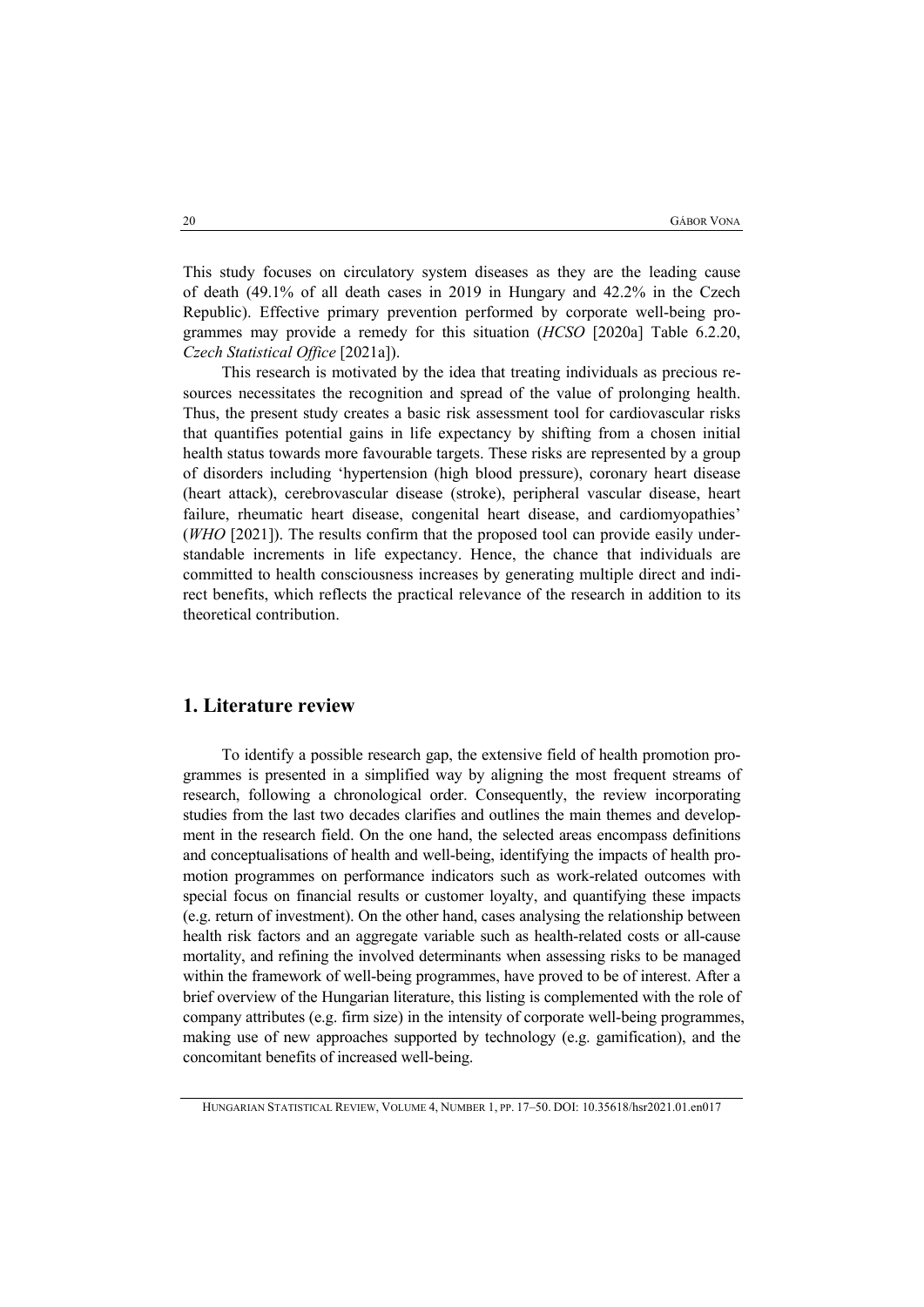*Danna*–*Griffin*'s ([1999] pp. 357, 359–360) study can be considered as a basic work providing definitions and conceptualisations of health and well-being via a literature review. The authors' applied framework is based on three pillars represented by antecedents, well-being in the workplace, and consequences. Antecedents are divided into three categories: work settings, personality traits, and occupational stress. Well-being (both life and job-related satisfaction) is targeted at providing mental and physical health in the workplace. The third pillar unifies individual (physical, psychological, and behavioural) and organisational consequences (health insurance costs, productivity affected by absenteeism, etc.) to be relieved through improved wellbeing and health.

*Aldana* ([2001] pp. 296, 297, 299, 315, 317, 318) investigated the impact of health promotion programmes on financial outcomes with a primary focus on health care costs and employee productivity. Through an extended literature review of health intervention studies, the author revealed that stress, excessive body weight, and multiple risk factors are associated with increased health care costs and illnessrelated absenteeism. In contrast, lack of fitness (physical activity) implies only augmented health care costs but may not affect absence from work. Beyond mitigating many health risks, health promotion programmes result in lower levels of employee absenteeism and employee-related health care expenditures, while fitness programmes show only partial progress in the form of moderated health care costs.

Of the selected articles, two deal with workplace health promotion based on financial returns by applying the indicator of return on investment. *Baicker*–*Cutler*– *Song* ([2010] pp. 304, 305, 308, 310) conducted a meta-analysis of the literature on costs and savings arising from employer-based wellness initiatives by putting decreased health care costs and lessened absenteeism at the forefront from the numerous potential benefits (e.g. improved health, ameliorating productivity, lower replacement costs for absent employees, firm's attractiveness when recruiting workers). They concluded that workplace disease prevention and wellness programmes can lead to savings (avoiding absenteeism costs and drop of medical costs) even in the short term; the underlying studies examined well-being programmes for 2–3 years on average. *Baxter et al*. ([2014] pp. 347, 357) examined the relationship between return on investment and quality of study methodology in workplace health promotion programmes by systematic literature search. Like *Baiker*–*Cutler–Song* [2010], they found a positive return on investment. Furthermore, they pointed to the phenomenon that studies of higher methodological quality demonstrated smaller financial returns.

Focusing on a frequently cited work (*Goetzel et al.* [1998])<sup>3</sup>, *Goetzel et al.* ([2012] pp. 2475, 2478, 2480–2482) examined ten modifiable common health risk factors (depression, blood glucose, blood pressure, body weight, tobacco use, physical

<sup>3</sup> Alias the HERO [Health Enhancement Research Organisation] study.

HUNGARIAN STATISTICAL REVIEW, VOLUME 4, NUMBER 1, PP. 17–50. DOI: 10.35618/hsr2021.01.en017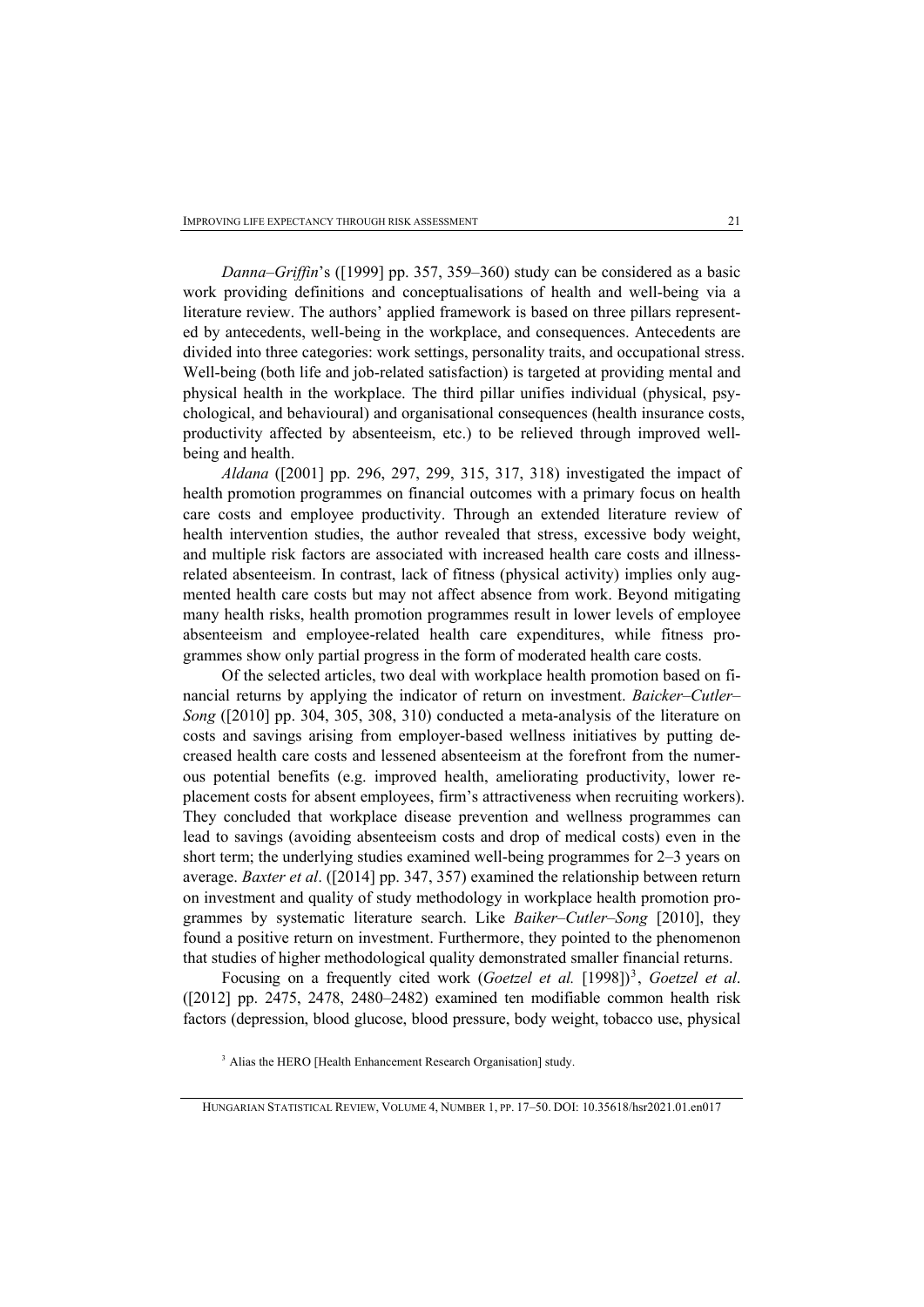inactivity, stress, cholesterol, nutrition and eating habits, alcohol consumption) to support through cost prediction evidence-based health promotion and risk-reduction programmes. Despite variations in the prevalence of risks, the authors determined similar relationships between risks and medical expenditures after more than one decade. They identified seven of the listed health risks (exceptions: cholesterol, alcohol consumption, nutrition and eating habits) worth mitigating for reducing related future costs.

*Loef–Walach* ([2012] pp. 164, 165, 169) selected five lifestyle factors (smoking, diet, physical activity, alcohol consumption, obesity [high body mass index]) to evaluate the combined effects of at least three lifestyle factors and all-cause mortality. They revealed that, instead of focusing on single risk factors, addressing their combination can generate better results in abating the risk of disease at the individual level.

*Grimani*–*Aboagye*–*Kwak* ([2019] pp. 1, 3, 9, 10) conducted a systematic literature review and suggested that work-related outcomes (e.g. absenteeism, productivity, work performance, workability, and presenteeism<sup>4</sup>) can be positively influenced through workplace health promotion interventions targeted at nutritional behaviour and/or physical activity. These initiatives may affect combinations of individuals, the organisational structure, and the physical work environment.

*Krekel*–*Ward*–*De Neve* ([2019] pp. 2, 12, 17, 33–35, 38–40) studied the relationship between four performance outcomes and employee well-being by a meta-analysis to judge whether improving the latter dimension is coupled with enhanced productivity. Employee satisfaction demonstrated a significant positive correlation with customer loyalty, employee productivity, and profitability, while staff turnover showed a significant negative correlation. In addition, a broader term (employees' engagement) extending beyond satisfaction provided similar results with the four performance indicators by confirming the universal nature of the importance of employee well-being for corporate performance. Furthermore, the study highlighted distinct variations in the correlation both based on industries and geographical regions.

Numerous studies deal with cardiovascular diseases and their impacts on the quality of life by determining connections between them. *Pinheiro et al*. ([2019] pp. 1472–1473) concluded that self-reported health may be a complement to current approaches when identifying and treating cardiovascular risks.

Abandoning the selection of international articles, it is worth mentioning that the *Budapest Management Review* includes an investigation of the domain of improving employee well-being. *Péter*–*Keller*–*Kaszás* ([2013] p. 57) examined corporate activities focusing on the preservation of health and stated that micro and small enterprises internalise health consciousness into their organisational culture. *Barna*–*Fodor* ([2018] p. 8) investigated a gamified social solution and found that its

4 Presenteeism refers to the lost productivity that occurs when employees are not fully performing their tasks owing to physical and/or mental problems like illness or other conditions.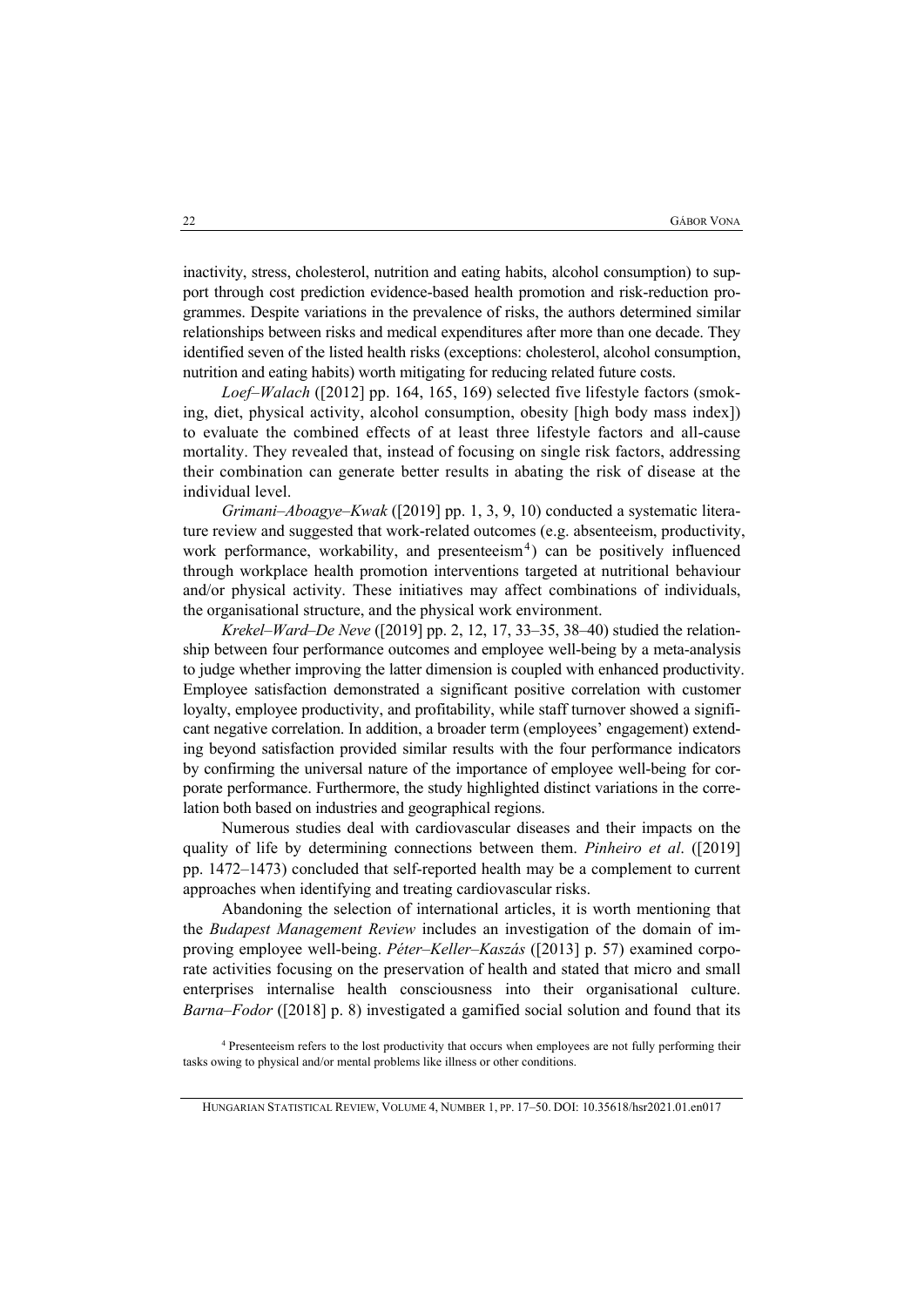use is apt for creating a better workplace atmosphere and integrating regular physical activity into the lifestyle of employees. *Kovács*–*Martos* ([2018] pp. 39–40) determined five distinct patterns with significantly different well-being indices based on a test measuring optimism as a reaction to situations.

Finally, *Szabó*–*Juhász* ([2019] pp. 157, 164, 166) examined workplace wellbeing programmes from the viewpoint of risk management. Stress, physical inactivity, presenteeism, overweight/obesity, and poor diet can be considered major workplace health risk factors in Europe. Physical inactivity, stress, obesity, unhealthy diet, smoking, high blood sugar, high blood pressure, depression, and alcohol consumption are the most important risk factors reducing productivity. Corporate well-being programmes can lessen fluctuation plus improve employee morale and work atmosphere. For example, they can create values through enhancing health consciousness among employees, or in the form of reducing absence from work and presenteeism coupled with increasing productivity.

Following my research objective of finding 'tangible' and easily interpretable metrics resulting in more health consciousness and raising life expectancy with particular reference to Hungary, the Czech Republic, and Austria, the application of risk assessment in the interest of diminishing cardiovascular risks emerged as a possible research gap. Consequently, this article establishes the basics of an effective risk assessment tool contributing to societal prosperity through strengthening the preventive components of corporate well-being programmes. Accordingly, the study aims at the following:

– estimating cardiovascular risks by age, gender, and further relevant parameters (*Research question 1*: *How can cardiovascular risks be modelled?*),

– quantifying the impact of cardiovascular risks on life expectancy based on various health statuses (*Research questions 2–3*: *What are the life expectancies calculated based on the 10-year probabilities of fatal cardiovascular diseases as alternative metrics? What is the estimated maximum gender- and age-specific gain in life expectancy between the two extreme cases by minimising cardiovascular risks?*).

## **2. Methodology**

An artificial neural networks method (ANN) was designed in the statistical software IBM SPSS Statistics Version 25 to reproduce 10-year mortality rates due to

HUNGARIAN STATISTICAL REVIEW, VOLUME 4, NUMBER 1, PP. 17–50. DOI: 10.35618/hsr2021.01.en017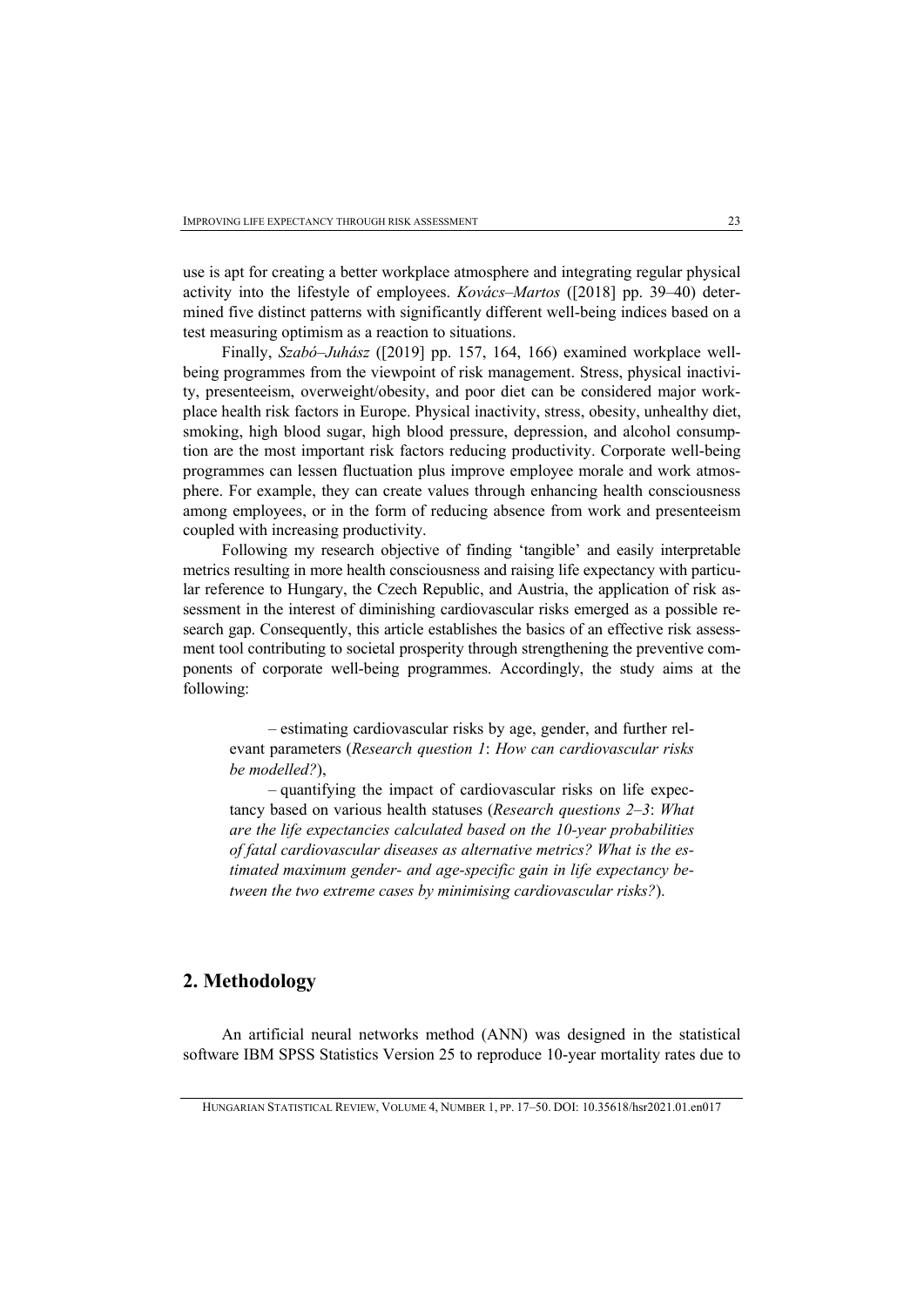fatal cardiovascular diseases. ANN is one of the machine learning methods that can be applied for regression. The multilayer perceptron (MLP) is a feedforward, supervised learning network that is a function of one or more predictors that minimises the prediction error of the dependent variable (*IBM* [2016] pp. 607–616).

The general architecture of MLP networks consists of the input layer, the hidden layer(s), and the output layer. SPSS restricts the number of possible hidden layers to two and offers the following activation functions:

*a)* Hyperbolic tangent: 
$$
f(x) = \tanh x = \frac{e^x - e^{-x}}{e^x + e^{-x}}
$$
,  
\n*b)* Sigmoid:  $f(x) = \frac{1}{1 + e^{-x}}$ ,  
\n*c)* Identity:  $f(x) = x$ .

By introducing the denotations: **x** vector of the predictors, *p* number of the independent variables, *q* number of the neurons in the 1<sup>st</sup> hidden layer, *r* number of the neurons in the 2nd hidden layer, *f* activation function of the hidden layer(s), *g* activation function of the output layer, *y* output, **w** matrix or vector of the synaptic weights (parameter estimates),  $b_0$  scalar, and  $\mathbf{b}_1$  or  $\mathbf{b}_2$  vector of the parameter estimates for the biases (intercepts) in the  $1<sup>st</sup>$  or  $2<sup>nd</sup>$  hidden layer, the dependent variable for one hidden layer can be determined as follows:

$$
y = g \left[ \sum_{j=1}^{q} \mathbf{w}_{j} \cdot f \left( \sum_{i=1}^{p} \mathbf{w}_{ij} \cdot \mathbf{x}_{i} + \mathbf{b}_{1j} \right) + b_{0} \right].
$$

For two hidden layers, the additional layer renders the formula more complex:

$$
y = g\left\{\sum_{k=1}^r \mathbf{w_k} \cdot f\left[\sum_{j=1}^q \mathbf{w_{jk}} \cdot f\left(\sum_{i=1}^p \mathbf{w_{ij}} \cdot \mathbf{x_i} + \mathbf{b_{1j}}\right) + \mathbf{b_{2k}}\right] + b_0\right\}.
$$

Modelling mortality is composed of two main steps: first, determining the mortality rates, and second, calculating the life expectancies as realisable gains (*Office for National Statistics* [2021]).

Gender-specific mortality rates are divided into a cardiovascular component (*CV*) and a non-cardiovascular component (the remaining part unifying all other death causes; *nonCV*). Mortality rates are denoted by  $q_x^{\perp A}$  where *A* in the upper

HUNGARIAN STATISTICAL REVIEW, VOLUME 4, NUMBER 1, PP. 17–50. DOI: 10.35618/hsr2021.01.en017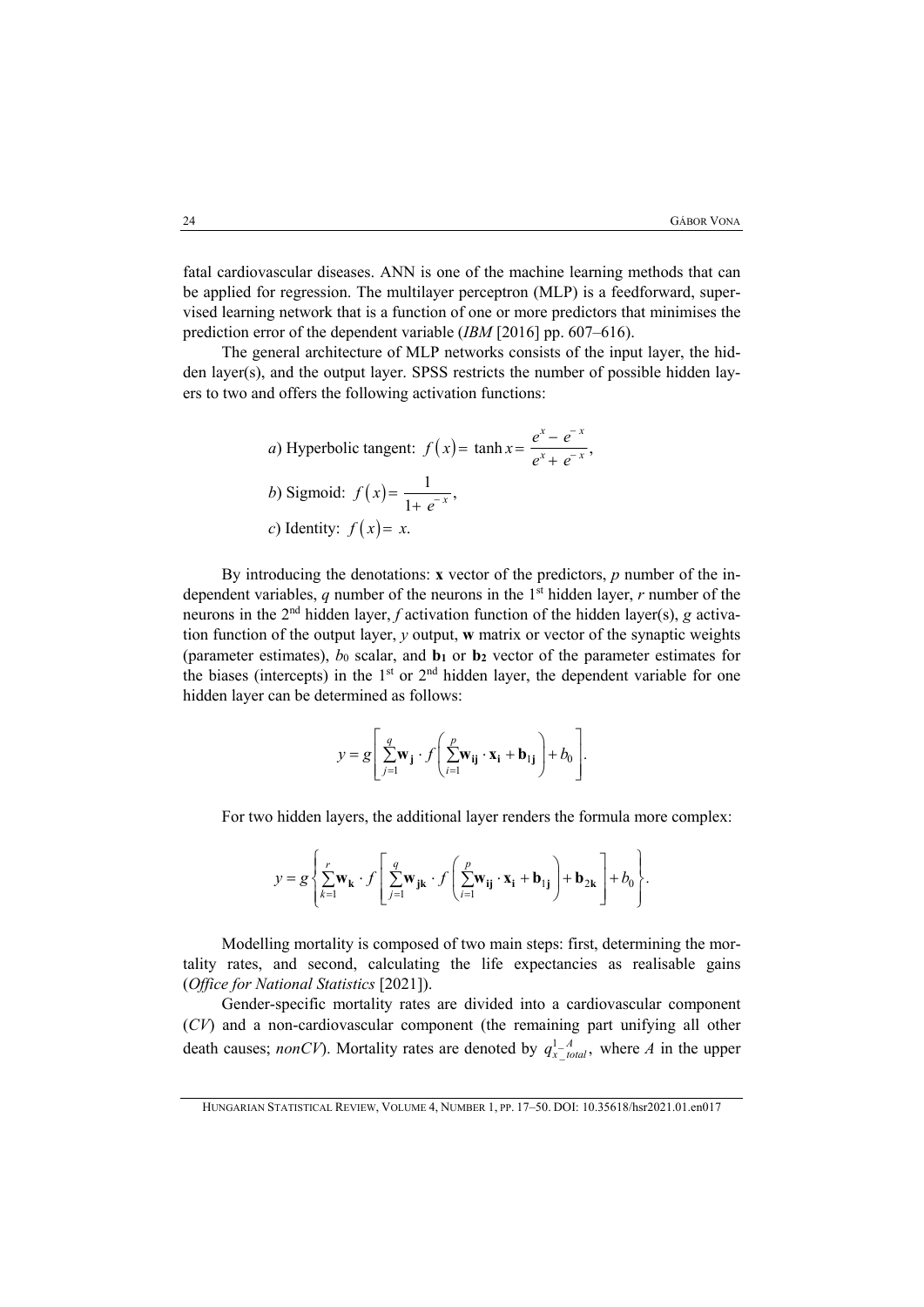index represents the whole population comprising all health statuses; for this reason, they arise from a population life table.  $q_{x\_total}^{1-A}$  is the 1-year mortality rate, which is the probability that a person aged exactly  $x$  will die due to any causes before his/her  $(x+1)$ <sup>th</sup> anniversary. *S* refers to any single specific health status. By merging the two cases into one formula, we obtain

$$
q_{x\_total}^{1-k} = q_{x\_nonCV}^{1} + q_{x\_CV}^{1-k}, \quad (k = \{A, S\}).
$$

As the non-cardiovascular component will generally be applied irrespective of health status, the values are calculated in the order below:

$$
q_{x\_nonCV}^1 = q_{x\_total}^{1-4} - q_{x\_CV}^{1-4}, \qquad (2)
$$

$$
q_{x\_total}^{1-S} = q_{x\_nonCV}^{1} + q_{x\_CV}^{1-S}.
$$
 (3)

 $q_x^1$ <sup> $-k$ </sup><sub>*CV*</sub> is the 1-year mortality rate, which is the probability that a person aged exactly *x* will die due to cardiovascular diseases before his/her  $(x+1)$ <sup>th</sup> anniversary.  $q_x^{1-k}$  *cv* is determined as follows:

$$
q_{x\_CV}^{10\_k} = q_{x\_CV}^{1\_k} + \sum_{i=1}^{9} \left( \prod_{j=0}^{i-1} p_{x+j}^{1\_A} \right) \cdot q_{x+i\_CV}^{1\_k}, \ (k = \{A, S\}). \tag{4/}
$$

The *t*-year survival rate  $p_x^{t-4}$ , perceived in the whole population, is the probability that a person aged exactly *x* will reach the age  $(x + t)$ .

$$
p_x^{t-4} = 1 - q_{x\_total}^{t-4}
$$

$$
p_x^{t} = \prod_{j=0}^{t-1} p_{x+j}^{1-A} \tag{6/}
$$

To track the specificities of the underlying mortality table, the equality of the quotient of death probabilities due to any reasons and cardiovascular diseases is assumed as follows:

$$
\frac{q_{x\_total}^{1-A}}{q_{x+9\_total}^{1-A}} = \frac{q_{x\_CV}^{1-k}}{q_{x+9\_CV}^{1-k}}, \ (k = \{A, S\}). \tag{7/}
$$

HUNGARIAN STATISTICAL REVIEW, VOLUME 4, NUMBER 1, PP. 17–50. DOI: 10.35618/hsr2021.01.en017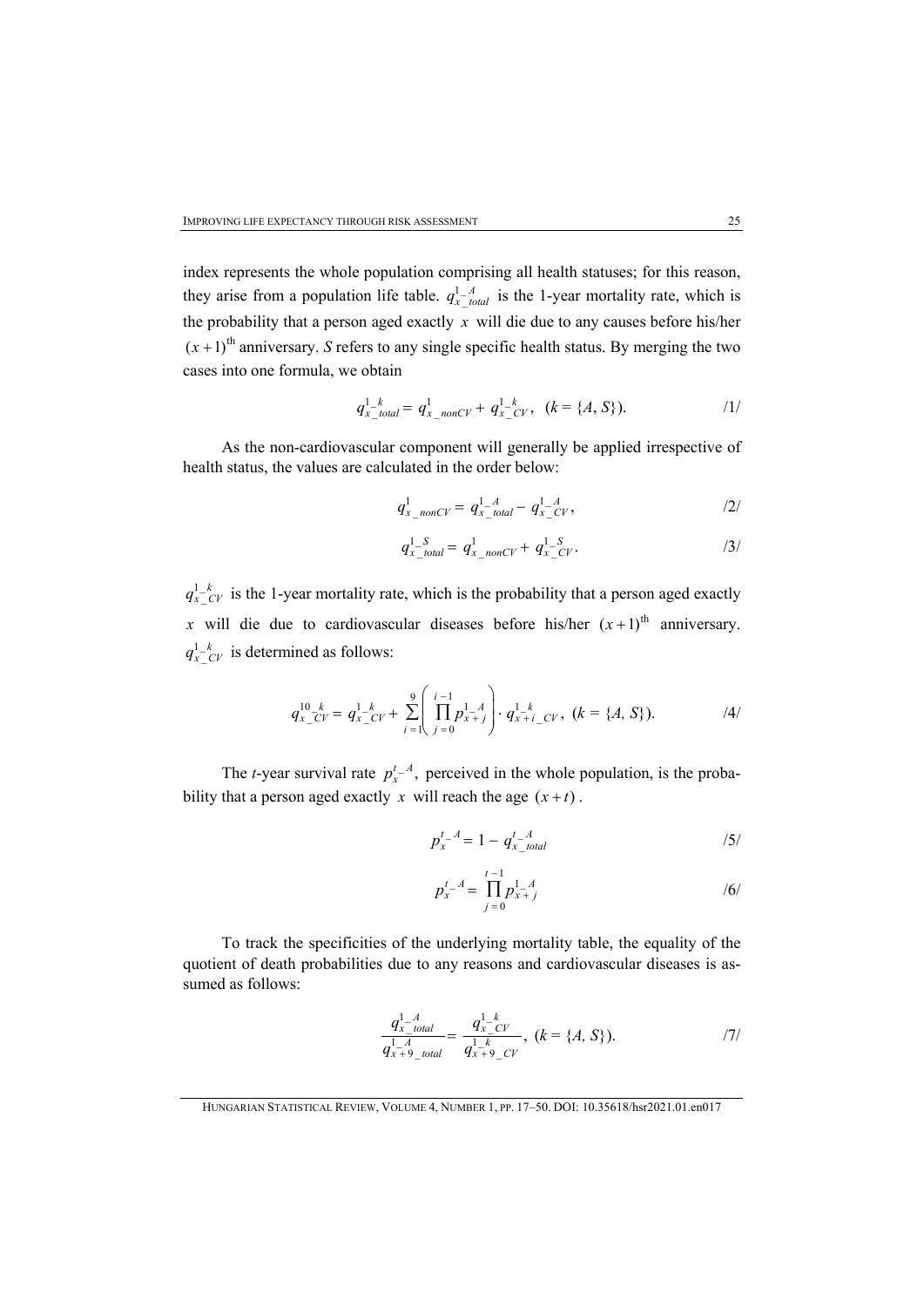By assuming a geometric series for the sake of simplicity, the rates at various age at entry can be calculated

$$
q_{x+i\_CV}^{1-k} = q_{x\_CV}^{1-k} \cdot \left( \sqrt[3]{\frac{q_{x+9\_total}^{1-A}}{q_{x\_total}^{1-A}} } \right)^i, \ (k = \{A, S\}, i = 1, ..., 9).
$$

Cardiovascular mortality rates are generated based on the following equation derived from /4/ and /8/:

$$
q_{x\_CV}^{1-k} = \frac{q_{x\_CV}^{10-k}}{1 + \sum_{i=1}^{9} \left( \prod_{j=0}^{i-1} p_{x+j}^{1-A} \right) \left( \sqrt[3]{\frac{q_{x+9\_total}^{1-A}}{q_{x\_total}^{1-A}}} \right)^i}, \ (k = \{A, S\}). \tag{9}
$$

Owing to the lack of exact details, assumptions are introduced for estimating  $q_x^{10}$   $\frac{A}{CV}$ . First, symmetric distributions regarding systolic blood pressure (120, 140, 160, and 180 Hgmm) and total cholesterol (4, 5, 6, 7, and 8 mmol/l) are presumed (further details are provided under subsection 2.1.). Second, gender-specific smoking ratios are generally applied irrespective of age.

 $e^{0-k}_{x}$  denotes the remaining life expectancy at the exact age *x*, which is the average number of years that those aged exactly *x* will still live based on the *k* mortality rates.

$$
e_x^{0-k} = \frac{\sum_{i=x}^{\omega} L_i^k}{l_x^k}, \ (k = \{A, S\}) \tag{10}
$$

 $L_x^k$  is the total number of years alive of  $l_x^k$  persons between the age *x* and  $x + 1$  by assuming that death cases occur linearly over a year:

$$
L_x^k = \frac{l_x^k + l_{x+1}^k}{2}, \ (k = \{A, S\}). \tag{11}
$$

 $l_x^k$  refers to the number of survivors aged exactly *x* of 100,000 live births  $(l_0 = 100,000)$  of the same sex who are assumed to be subject to the *k* mortality rates  $(k = \{A, S\})$  throughout their lives:

$$
I_{x+1}^k = I_x^k \cdot \left(1 - q_{x\_total}^{1-k}\right) = I_x^k \cdot p_x^{1-k} = I_0 \cdot \prod_{i=0}^x \left(1 - q_{i\_total}^{1-k}\right) = I_0 \cdot p_0^{x+1-k}.\tag{12}
$$

HUNGARIAN STATISTICAL REVIEW, VOLUME 4, NUMBER 1, PP. 17–50. DOI: 10.35618/hsr2021.01.en017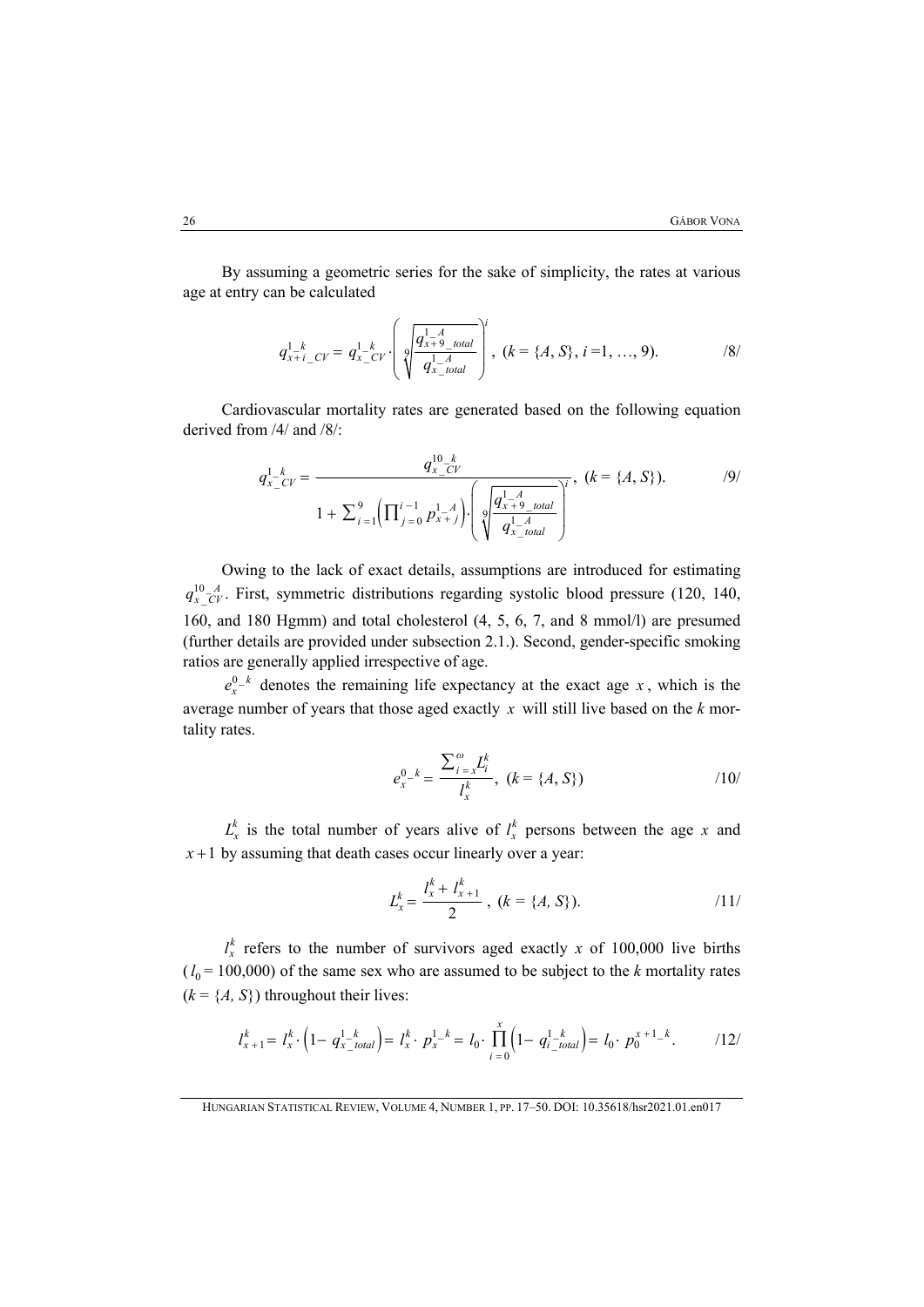$q_{100} = 1$  is assumed for each scenario (*A, S*) regarding both genders. The impact of ignoring cases above 100 years on life expectancy is negligible. The potential gain is the difference in life expectancy pertaining to the initial  $(S_0)$  and the more advantageous target health status  $(S_1)$ :  $e_x^{0-S_1} - e_x^{0-S_0}$ .

## **2.1. Data collection**

The model assumptions incorporate five domains:

*1*. 10-year mortality rates of fatal cardiovascular diseases, generated by the functions provided by the MLP,

- *2*. population mortality rates,
- *3*. smoking ratios,
- *4*. death statistics due to cardiovascular diseases,
- *5*. population (i.e. the whole society) split by sex and age.

#### **10-year mortality rates of fatal cardiovascular disease**

Based on age-adjusted 2012 cardiovascular disease mortality rates, countries can be split into a group at high cardiovascular risk and that at low cardiovascular risk. For example, Hungary, the Czech Republic, and Poland fall in the former group while Austria, Germany, the United Kingdom, and Spain are low-risk countries given their more favourable rates (*European Society of Cardiology* [2016] pp. NP14–15). The analysis covers both country groups so that the impact of future progress in abating cardiovascular rates in Hungary can be estimated.

Discrete values of the risk estimation for the occurrence of fatal cardiovascular events within 10 years are shown in Tables 1 and 2. These so-called SCORE (Systematic Coronary Risk Estimation; *European Society of Cardiology* [2016] p. NP13) probabilities rely on five dimensions: gender (female [coded later with 2], male [1]), age (40, 50, 55, 60, and 65 years), smoker status (only binary: nonsmoker [transformed later to 0], smoker [1]), systolic blood pressure (120, 140, 160, and 180 Hgmm), and total cholesterol (4, 5, 6, 7, and 8 mmol/l). Consequently, the total number of cases is  $2 \times 5 \times 2 \times 4 \times 5 = 400$  for both tables.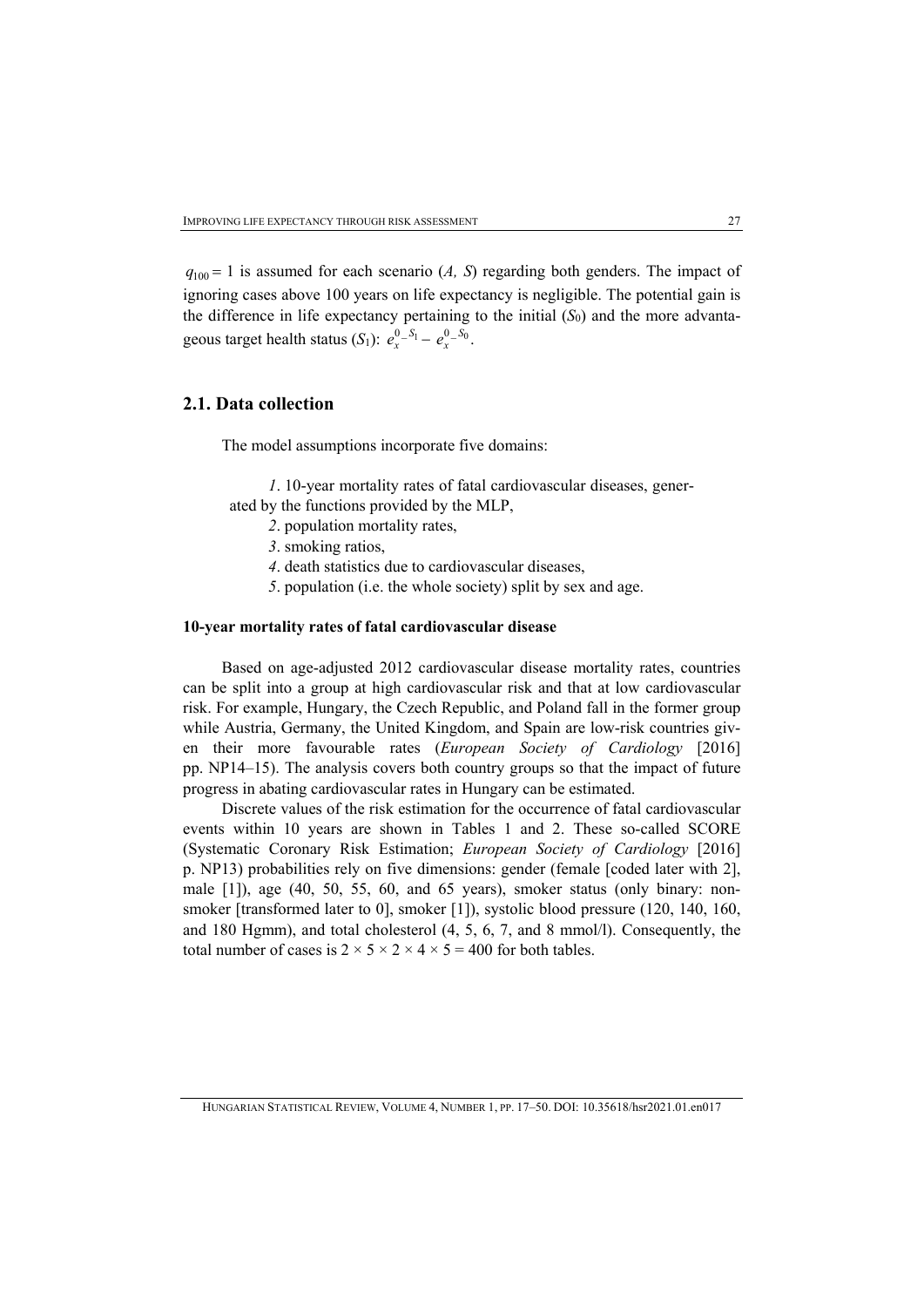Table 1

|     |                  |                         |                         |                         | countries at high cardiovascular risk (percentage) |                         |                         |                  |                         |                         |                   |
|-----|------------------|-------------------------|-------------------------|-------------------------|----------------------------------------------------|-------------------------|-------------------------|------------------|-------------------------|-------------------------|-------------------|
|     |                  |                         | Non-smoker              |                         |                                                    | Smoker                  |                         |                  |                         |                         | Systolic          |
| Age | $\overline{4}$   | 5                       | 6                       | $\overline{7}$          | 8                                                  | $\overline{\mathbf{4}}$ | 5                       | 6                | 7                       | 8                       | blood<br>pressure |
|     |                  |                         |                         |                         | total cholesterol (mmol/l)                         |                         |                         |                  |                         |                         | (Hgmm)            |
|     |                  |                         |                         |                         |                                                    | Females                 |                         |                  |                         |                         |                   |
| 65  | 7                | 8                       | 9                       | 10                      | 12                                                 | 13                      | 15                      | 17               | 19                      | 22                      | 180               |
| 65  | 5                | 5                       | 6                       | $\boldsymbol{7}$        | 8                                                  | 9                       | 10                      | 12               | 13                      | 16                      | 160               |
| 65  | 3                | 3                       | $\overline{\mathbf{4}}$ | 5                       | 6                                                  | 6                       | $\tau$                  | $\,$ 8 $\,$      | 9                       | 11                      | 140               |
| 65  | 2                | $\overline{\mathbf{c}}$ | 3                       | 3                       | $\overline{4}$                                     | $\overline{\mathbf{4}}$ | 5                       | 5                | 6                       | $\boldsymbol{7}$        | 120               |
| 60  | $\overline{4}$   | $\overline{4}$          | 5                       | 6                       | $\overline{7}$                                     | 8                       | 9                       | 10               | 11                      | 13                      | 180               |
| 60  | 3                | 3                       | 3                       | $\overline{4}$          | 5                                                  | 5                       | 6                       | $\boldsymbol{7}$ | 8                       | 9                       | 160               |
| 60  | $\overline{c}$   | $\overline{c}$          | $\overline{c}$          | 3                       | 3                                                  | 3                       | $\overline{4}$          | 5                | 5                       | 6                       | 140               |
| 60  | $\mathbf{1}$     | $\mathbf{1}$            | $\overline{c}$          | $\overline{2}$          | $\overline{c}$                                     | $\overline{c}$          | 3                       | 3                | $\overline{\mathbf{4}}$ | $\overline{\mathbf{4}}$ | 120               |
| 55  | $\overline{c}$   | $\overline{c}$          | $\overline{\mathbf{3}}$ | $\overline{\mathbf{3}}$ | $\overline{4}$                                     | $\overline{4}$          | 5                       | 5                | 6                       | $\overline{7}$          | 180               |
| 55  | $\mathbf{1}$     | $\overline{\mathbf{c}}$ | $\overline{c}$          | $\overline{c}$          | 3                                                  | 3                       | 3                       | $\overline{4}$   | $\overline{\mathbf{4}}$ | 5                       | 160               |
| 55  | $\mathbf{1}$     | $\mathbf{1}$            | $\,1$                   | $\mathbf{1}$            | $\overline{c}$                                     | $\overline{c}$          | $\overline{2}$          | $\overline{c}$   | 3                       | $\overline{\mathbf{3}}$ | 140               |
| 55  | $\mathbf{1}$     | $\mathbf{1}$            | $\mathbf{1}$            | $\mathbf{1}$            | $\mathbf{1}$                                       | $\mathbf{1}$            | $\mathbf{1}$            | $\overline{c}$   | $\overline{c}$          | $\overline{c}$          | 120               |
| 50  | $\mathbf{1}$     | $\mathbf{1}$            | $\mathbf{1}$            | $\overline{2}$          | $\overline{c}$                                     | $\overline{c}$          | $\overline{c}$          | 3                | 3                       | $\overline{4}$          | 180               |
| 50  | $\mathbf{1}$     | $\mathbf{1}$            | $\mathbf{1}$            | $\mathbf{1}$            | $\mathbf{1}$                                       | $\mathbf{1}$            | $\overline{2}$          | $\overline{2}$   | $\overline{c}$          | 3                       | 160               |
| 50  | $\boldsymbol{0}$ | $\mathbf{1}$            | $\mathbf{1}$            | $\mathbf{1}$            | $\mathbf{1}$                                       | $\mathbf{1}$            | $\mathbf{1}$            | $\mathbf{1}$     | $\mathbf{1}$            | $\overline{2}$          | 140               |
| 50  | $\boldsymbol{0}$ | $\boldsymbol{0}$        | $\mathbf{1}$            | $\mathbf{1}$            | $\mathbf{1}$                                       | $\mathbf{1}$            | $\mathbf{1}$            | $\mathbf{1}$     | $\mathbf{1}$            | $\,1$                   | 120               |
| 40  | $\boldsymbol{0}$ | $\boldsymbol{0}$        | $\boldsymbol{0}$        | $\boldsymbol{0}$        | $\boldsymbol{0}$                                   | $\boldsymbol{0}$        | $\boldsymbol{0}$        | $\boldsymbol{0}$ | $\mathbf{1}$            | $\,1$                   | 180               |
| 40  | $\boldsymbol{0}$ | $\boldsymbol{0}$        | $\boldsymbol{0}$        | $\boldsymbol{0}$        | $\boldsymbol{0}$                                   | $\mathbf{0}$            | $\mathbf{0}$            | $\boldsymbol{0}$ | $\boldsymbol{0}$        | $\boldsymbol{0}$        | 160               |
| 40  | $\boldsymbol{0}$ | $\boldsymbol{0}$        | $\boldsymbol{0}$        | $\boldsymbol{0}$        | $\boldsymbol{0}$                                   | $\bf{0}$                | $\boldsymbol{0}$        | $\boldsymbol{0}$ | $\boldsymbol{0}$        | $\boldsymbol{0}$        | 140               |
| 40  | $\boldsymbol{0}$ | $\boldsymbol{0}$        | $\boldsymbol{0}$        | $\boldsymbol{0}$        | $\boldsymbol{0}$                                   | $\overline{0}$          | $\boldsymbol{0}$        | $\boldsymbol{0}$ | $\boldsymbol{0}$        | $\boldsymbol{0}$        | 120               |
|     |                  |                         |                         |                         |                                                    | Males                   |                         |                  |                         |                         |                   |
| 65  | 14               | 16                      | 19                      | 22                      | 26                                                 | 26                      | 30                      | 35               | 41                      | 47                      | 180               |
| 65  | 9                | 11                      | 13                      | 15                      | 16                                                 | 18                      | 21                      | 25               | 29                      | 34                      | 160               |
| 65  | 6                | 8                       | 9                       | 11                      | 13                                                 | 13                      | 15                      | 17               | 20                      | 24                      | 140               |
| 65  | 4                | 5                       | 6                       | $\overline{7}$          | 9                                                  | 9                       | 10                      | 12               | 14                      | 17                      | 120               |
| 60  | 9                | 11                      | 13                      | 15                      | 18                                                 | 18                      | 21                      | 24               | 28                      | 33                      | 180               |
| 60  | 6                | $\overline{7}$          | 9                       | 10                      | 12                                                 | 12                      | 14                      | 17               | 20                      | 24                      | 160               |
| 60  | 4                | 5                       | 6                       | $\tau$                  | 9                                                  | 8                       | 10                      | 12               | 14                      | 17                      | 140               |
| 60  | 3                | 3                       | $\overline{4}$          | 5                       | 6                                                  | 6                       | $\overline{7}$          | 8                | 10                      | 12                      | 120               |
| 55  | 6                | $\overline{7}$          | 8                       | 10                      | 12                                                 | 12                      | 13                      | 16               | 19                      | 22                      | 180               |
| 55  | 4                | 5                       | 6                       | $\overline{7}$          | 8                                                  | 8                       | 9                       | 11               | 13                      | 16                      | 160               |
| 55  | 3                | 3                       | $\overline{4}$          | 5                       | 6                                                  | 5                       | 6                       | $\,$ 8 $\,$      | 9                       | 11                      | 140               |
| 55  | $\overline{2}$   | $\overline{2}$          | 3                       | 3                       | $\overline{4}$                                     | $\overline{4}$          | $\overline{4}$          | 5                | 6                       | 8                       | 120               |
| 50  | 4                | $\overline{4}$          | 5                       | 6                       | $\overline{7}$                                     | $\overline{7}$          | 8                       | 10               | 12                      | 14                      | 180               |
| 50  | $\overline{c}$   | 3                       | 3                       | $\overline{4}$          | 5                                                  | 5                       | 6                       | 7                | $\,$ 8 $\,$             | 10                      | 160               |
| 50  | $\overline{c}$   | $\overline{c}$          | $\overline{c}$          | 3                       | 3                                                  | 3                       | $\overline{4}$          | 5                | 6                       | $\overline{7}$          | 140               |
| 50  | $\mathbf{1}$     | $\mathbf{1}$            | $\overline{2}$          | $\overline{2}$          | $\overline{c}$                                     | $\overline{c}$          | 3                       | 3                | $\overline{4}$          | 5                       | 120               |
| 40  | $\mathbf{1}$     | $\mathbf{1}$            | $\mathbf{1}$            | $\overline{c}$          | $\overline{\mathbf{c}}$                            | $\overline{c}$          | $\overline{\mathbf{c}}$ | 3                | 3                       | $\overline{4}$          | 180               |
| 40  | $\mathbf{1}$     | $\mathbf{1}$            | $\mathbf{1}$            | $\mathbf{1}$            | $\mathbf{1}$                                       | $\mathbf{1}$            | $\overline{c}$          | $\overline{c}$   | $\overline{c}$          | 3                       | 160               |
| 40  | $\boldsymbol{0}$ | $\mathbf{1}$            | $\mathbf{1}$            | $\mathbf{1}$            | $\mathbf{1}$                                       | $\mathbf{1}$            | $\mathbf{1}$            | $\mathbf{1}$     | $\overline{c}$          | $\overline{c}$          | 140               |
| 40  | $\boldsymbol{0}$ | $\mathbf{0}$            | 1                       | $\mathbf{1}$            | 1                                                  | $\mathbf{1}$            | 1                       | 1                | $\mathbf{1}$            | $\mathbf{1}$            | 120               |

#### *Probabilities for the occurrence of fatal cardiovascular events within 10 years – countries at high cardiovascular risk (percentage)*

*Source*: *European Society of Cardiology* ([2016] p. NP13).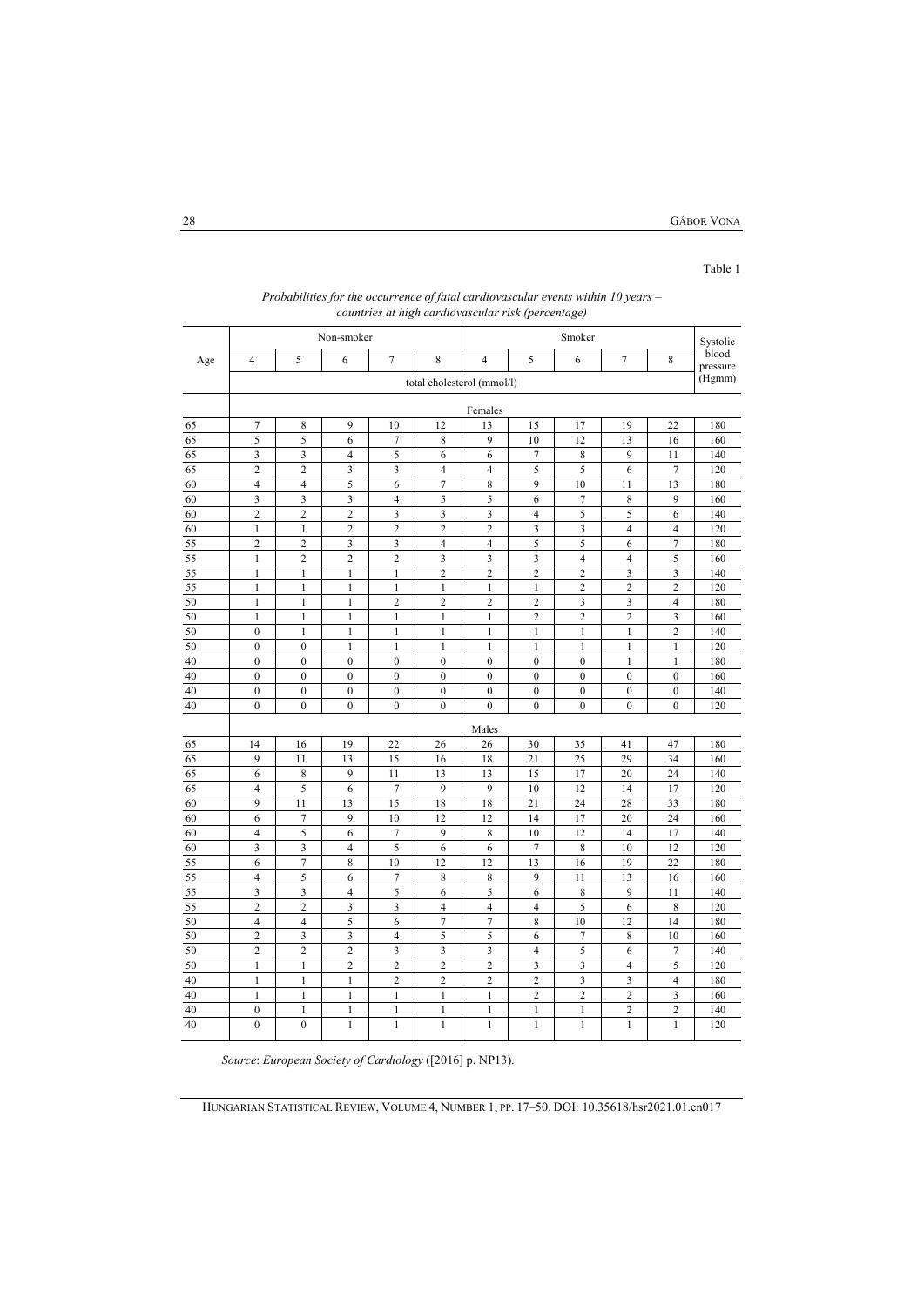#### Age Non-smoker Systolic Smoker Smoker Systolic blood pressure (Hgmm) 4 5 6 7 8 4 5 6 7 8 total cholesterol (mmol/l) **Females** 65 4 5 6 6 7 9 9 11 12 14 180 65 3 3 4 4 5 6 6 7 8 10 160 65 2 2 2 3 3 4 4 5 6 7 140 65 1 1 2 2 2 3 3 3 4 4 4 120 60 3 3 3 4 4 5 5 6 7 8 180 60 2 2 2 2 3 3 4 4 5 5 5 160 60 1 1 1 1 2 2 2 2 3 3 4 140 60 1 1 1 1 1 1 1 1 1 2 2 2 3 120 55 1 1 2 2 2 3 3 3 4 4 4 180 55 1 1 1 1 1 1 1 2 2 2 3 3 3 160 55 1 1 1 1 1 1 1 1 1 1 1 1 2 2 140 55 0 0 1 1 1 1 1 1 1 1 120 50 1 1 1 1 1 1 1 1 1 1 2 2 2 180 50 0 0 1 1 1 1 1 1 1 1 160 50 0 0 0 0 0 1 1 1 1 1 140 50 0 0 0 0 0 0 0 0 0 0 1 1 120 40 0 0 0 0 0 0 0 0 0 0 0 0 0 180 40 0 0 0 0 0 0 0 0 0 0 0 0 0 160 40 0 0 0 0 0 0 0 0 0 0 0 0 0 140 40 0 0 0 0 0 0 0 0 0 0 0 0 0 120 **Males** 65 8 9 10 12 14 15 17 20 23 26 180 65 | 5 | 6 | 7 | 8 | 10 | 10 | 12 | 14 | 16 | 19 | 160 65 4 4 5 6 7 7 8 9 11 13 140 65 2 3 3 4 5 5 5 6 8 9 120 60 | 5 | 6 | 7 | 8 | 9 | 10 | 11 | 13 | 15 | 18 | 180 60 3 4 5 5 6 7 8 9 11 13 160 60 2 3 3 4 4 5 5 6 7 9 140 60 2 2 2 3 3 3 4 4 5 6 120 55 3 4 4 5 6 6 7 8 10 12 180 55 2 2 3 3 4 4 5 6 7 8 160 55 1 2 2 2 3 3 3 4 5 6 140

| Probabilities for the occurrence of fatal cardiovascular events within 10 years $-$ |  |
|-------------------------------------------------------------------------------------|--|
| countries at low cardiovascular risk (percentage)                                   |  |

*Source*: *European Society of Cardiology* ([2016] p. NP14).

HUNGARIAN STATISTICAL REVIEW, VOLUME 4, NUMBER 1, PP. 17–50. DOI: 10.35618/hsr2021.01.en017

55 1 1 1 1 2 2 2 2 2 3 3 4 120 50 2 2 3 3 4 4 4 5 6 7 180 50 1 1 2 2 2 2 3 3 4 5 160 50 1 1 1 1 1 2 2 2 2 3 3 3 140 50 1 1 1 1 1 1 1 1 1 1 2 2 2 2 120 40 0 1 1 1 1 1 1 1 1 1 2 2 180 40 0 0 0 1 1 1 1 1 1 1 160 40 0 0 0 0 0 0 1 1 1 1 140 40 0 0 0 0 0 0 0 0 0 0 1 1 120

## Table 2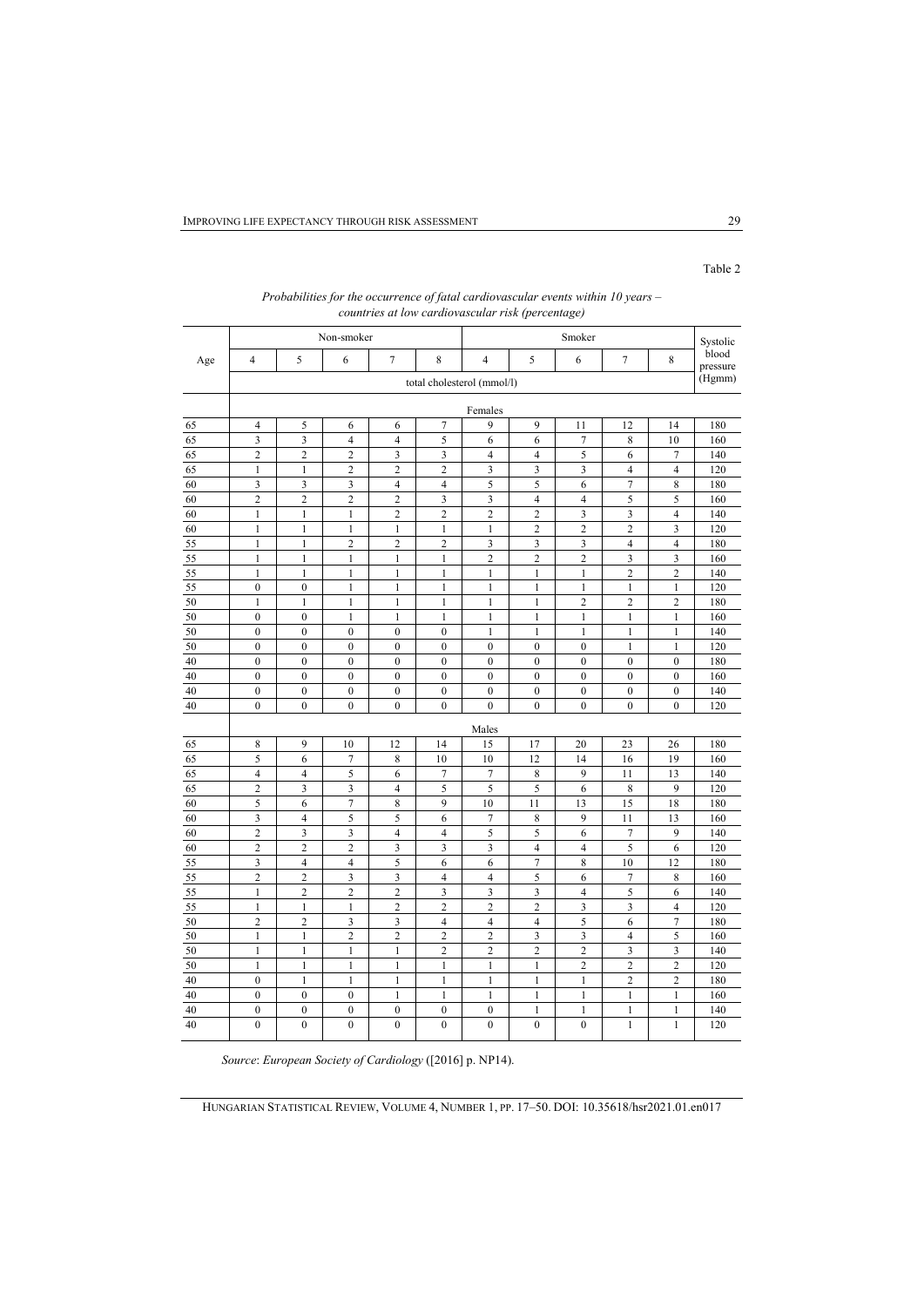### **Population mortality rates**

Gender-specific mortality rates were collected from suitable mortality tables. The life expectancy at birth and the underlying mortality tables for the selected countries are summarised in Table 3.

| Country        | Males             | Females           |
|----------------|-------------------|-------------------|
| Hungary        | 72.9 years (2019) | 79.3 years (2019) |
| Czech Republic | 76.3 years (2019) | 82.1 years (2019) |
| Austria        | 79.5 years (2019) | 84.2 years (2019) |

*Life expectancy at birth in Hungary, the Czech Republic, and Austria* 

*Note.* The years of mortality tables are in parentheses.

*Source*: *HCSO* ([2020a] Tables 6.2.15. and 6.2.16), *Czech Statistical Office* [2021b], *Statistik Austria* [2021a].

### **Smoking ratios**

Table 4 displays the gender-specific smoking ratios applied irrespective of age. The last available data are from 2014 or 2017.

| Males | Females |
|-------|---------|
| 31.6  | 20.8    |
| 22.6  | 14.5    |
| 26.5  | 22.1    |
|       |         |

*Note.* The years of data are in parentheses.

*Source*: *OECD iLibrary* ([2021] Figure 4.1)

#### **Death statistics due to cardiovascular diseases**

In this case, the selected year is 2019 for each country. According to the international classification of ICD-10 (International Statistical Classification of Diseases and Related Health Problems,  $10<sup>th</sup>$  Revision), diseases of the circulatory system are assigned to the codes I00–I99 (*WHO* [2019]). Although the practices of statistical

Table 4

Table 3

HUNGARIAN STATISTICAL REVIEW, VOLUME 4, NUMBER 1, PP. 17–50. DOI: 10.35618/hsr2021.01.en017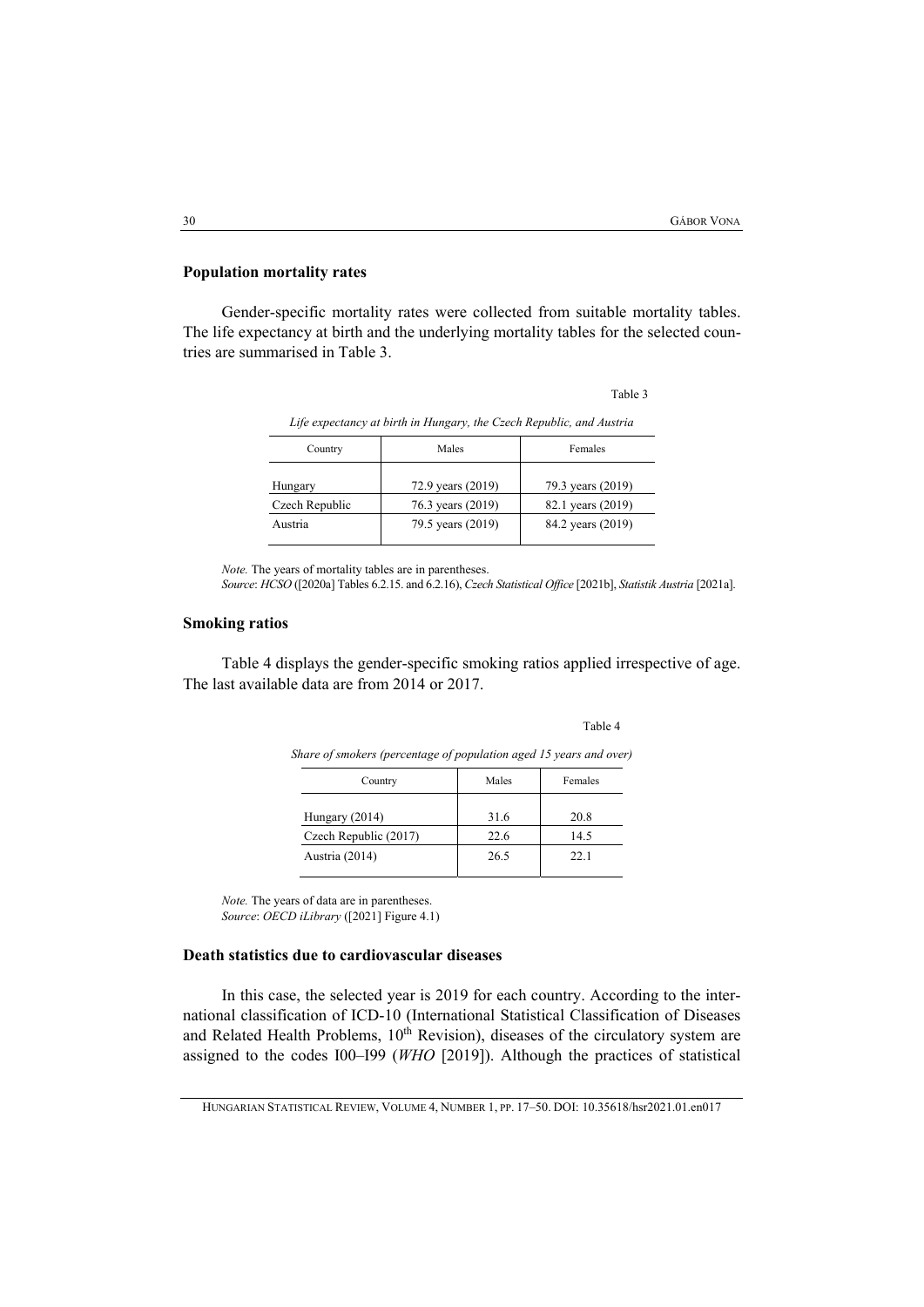offices in disclosing number of deceased persons are dissimilar in details, the codes I00–I99 cover the following items:

– I00–I02 Acute rheumatic fever

– I05–I09 Chronic rheumatic heart diseases

– I10–I15 Hypertensive diseases

– I20–I25 Ischaemic heart diseases

– I26–I28 Pulmonary heart disease and diseases of pulmonary circulation

– I30–I52 Other forms of heart disease

– I60–I69 Cerebrovascular diseases

– I70–I79 Diseases of arteries, arterioles, and capillaries

– I80–I89 Diseases of veins, lymphatic vessels, and lymph nodes,

not elsewhere classified

– I95–I99 Other and unspecified disorders of the circulatory system.

### **Population split by sex and age**

As the above-mentioned 10-year mortality rates due to fatal cardiovascular diseases do not consider country-specific phenomena, Hungarian demographic statistics (one of the countries at high cardiovascular risk; *HCSO* [2020a] Tables 6.2.18 and 6.2.19, [2020b]) split by age group have served as a basis for comparison to partially validate the modelled number of deaths due to cardiovascular diseases. The product corresponding to the number of the Hungarian population and the estimated 1-year mortality rate due to fatal cardiovascular diseases was contrasted with the actual number of deaths at the aggregated level of age groups. The same estimations were conducted in the cases of the Czech Republic (*Czech Statistical Office* [2021a], [2021c]) and Austria (*Statistik Austria* [2021b], [2021c]). The set of assumptions (population mortality rates of 2019, death statistics due to cardiovascular diseases in 2019, and population split by sex and age) is consistent regarding Hungary and the Czech Republic as the initial population refers to the  $31<sup>st</sup>$  December of 2018 (CZ) or  $1<sup>st</sup>$  January of 2019 (HU), while this continuity is broken with respect to Austria (AT) because of the population data valid for the 31<sup>st</sup> October of 2018.

### **2.2. Data analysis**

Even if the assumptions may be subject to limitations, they are comprehensive and ensure the calculations provide valuable findings. First, an adequate model for generating 10-year mortality rates due to fatal cardiovascular diseases was

HUNGARIAN STATISTICAL REVIEW, VOLUME 4, NUMBER 1, PP. 17–50. DOI: 10.35618/hsr2021.01.en017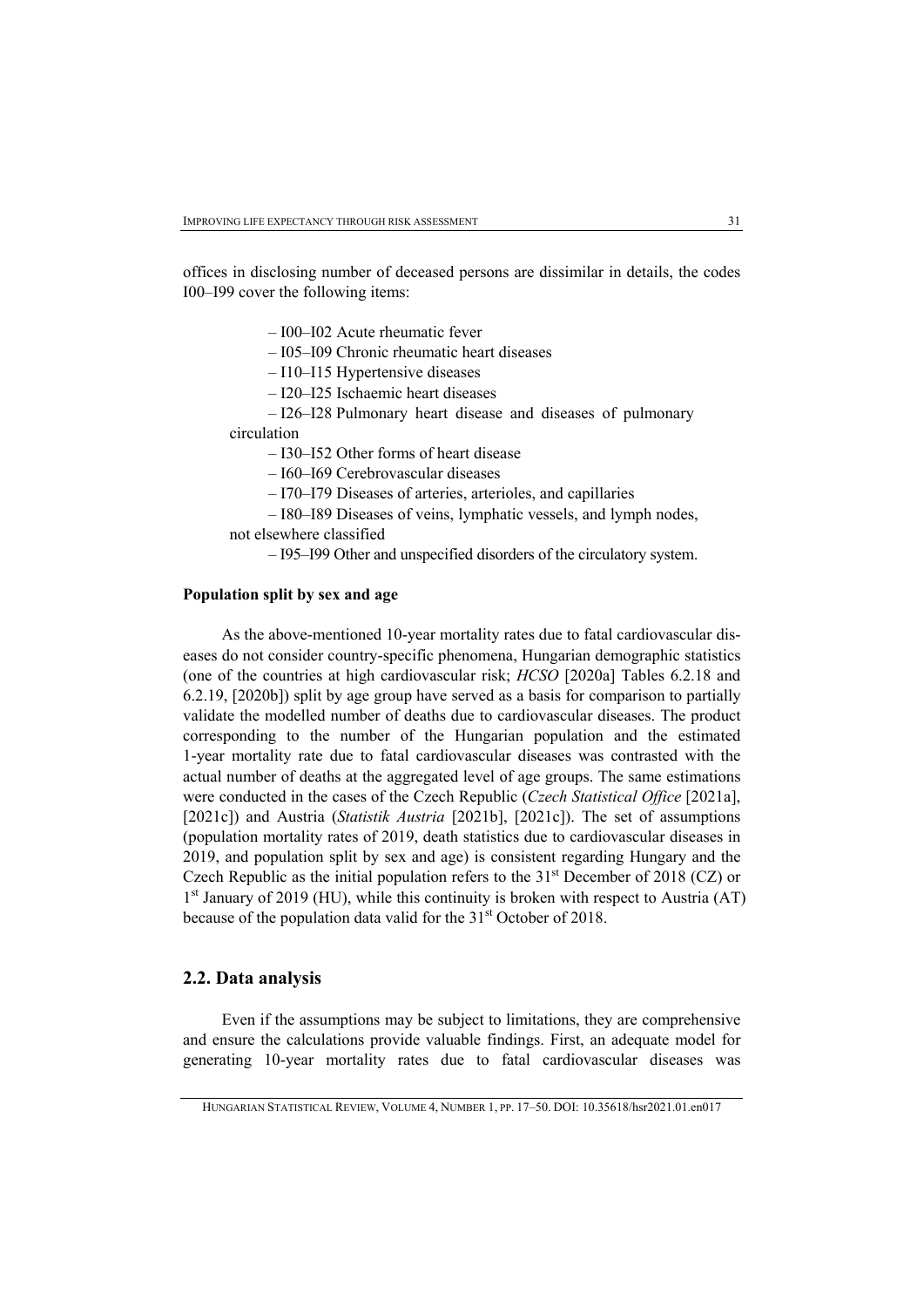established through MLP for both country groups. Subsequently, mortality rates differentiated by health status were determined so that life expectancies could be calculated. After validating the results with fact statistics, adjustments were performed to address the prevailing country-specific phenomena.

## **3. Findings**

### *Research question 1*: *How can cardiovascular risks be modelled?*

The current model limited to selected discrete values was extended to a general prediction of the 10-year probability of fatal cardiovascular diseases by assuming four different model types for both country groups. Prior to the runs, age, systolic blood pressure, total cholesterol, and cardiovascular probabilities were standardised. The results shown below are based on them. Table 5 presents the outcomes of the runs by applying the whole sample (400-400 records, here simultaneously identical with the population) as a training dataset. The sum of squared errors is calculated as the sum of the squares of the differences between the original non-standardised SCORE probabilities (see Tables 1 and 2) and the non-standardised MLP predicted values, both are expressed in percentages. The correlation is calculated from the same non-standardised values. The analysis begins with the countries at high cardiovascular risk and continues with the group at low risk following the same logic.

Table 5

|                | Number of      | Activation function |              | Correlation $(\% )$ |          | Sum of squared errors |          |
|----------------|----------------|---------------------|--------------|---------------------|----------|-----------------------|----------|
| Model type     | hidden layers  | Hidden layer        | Output layer | High risk           | Low risk | High risk             | Low risk |
|                |                |                     |              |                     |          |                       |          |
|                |                | tanh                | Identity     | 99.83               | 99.66    | 64.48                 | 41.03    |
|                | 2              | tanh                | Identity     | 99.81               | 99.71    | 73.97                 | 35.11    |
|                |                | Sigmoid             | Identity     | 99.81               | 99.65    | 73.44                 | 42.35    |
| $\overline{4}$ | $\overline{c}$ | Sigmoid             | Identity     | 99.73               | 99.66    | 102.86                | 40.87    |

*Results of the models* 

In Table 5, Model type 1 produces the best goodness of fit for countries at high cardiovascular risk: one hidden layer composed of four neurons with hyperbolic tangent activation function for the hidden layer and with identity activation function for the output layer. Contrary to the previous case, Model type 2 is the most appropriate in the case of low cardiovascular risk: two hidden layers, the first consisting of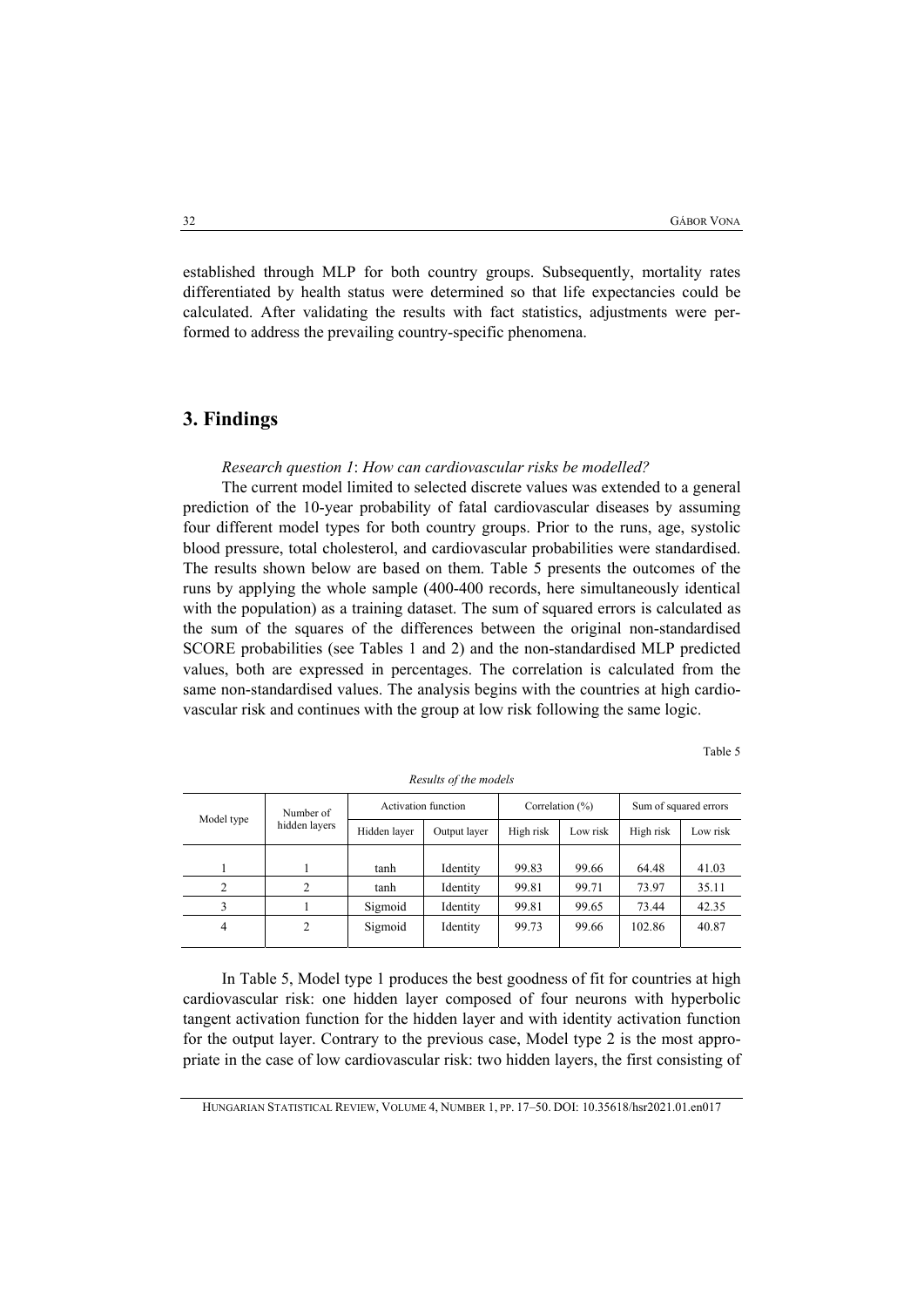four neurons, the second of three neurons, with hyperbolic tangent activation function for the hidden layers and with identity activation function for the output layer.

Figure 2 depicts the structure of the neurons, while Table 6 summarises the parameter estimates for countries at high cardiovascular risk.



*Figure 2. Synaptic weights – countries at high cardiovascular risk* 

| n | ı٣ |  |
|---|----|--|
|   |    |  |

*Synaptic weights – countries at high cardiovascular risk* 

|             |                             | Predicted |              |          |          |         |  |  |
|-------------|-----------------------------|-----------|--------------|----------|----------|---------|--|--|
|             | Predictor                   |           | Hidden layer |          |          |         |  |  |
|             |                             | H(1:1)    | H(1:2)       | H(1:3)   | H(1:4)   | Z Score |  |  |
| Input layer | (Bias)                      | $-1.457$  | 0.639        | $-0.762$ | 0.151    |         |  |  |
|             | $[Gender = 1]$              | $-0.351$  | $-0.334$     | $-0.777$ | $-0.022$ |         |  |  |
|             | $[Gender = 2]$              | $-1.425$  | 0.387        | $-0.497$ | $-0.272$ |         |  |  |
|             | [ <i>Smoker status</i> = 0] | $-1.578$  | 0.662        | $-0.277$ | $-0.730$ |         |  |  |
|             | [ <i>Smoker status</i> = 1] | $-0.502$  | 0.036        | 0.023    | $-0.498$ |         |  |  |
|             | Z Age                       | 1.032     | $-0.643$     | 0.021    | 0.349    |         |  |  |
|             | Z Blood pressure            | 0.690     | $-0.345$     | 0.238    | 0.248    |         |  |  |
|             | Z Cholesterol               | 0.391     | $-0.168$     | 0.216    | 0.217    |         |  |  |

*(Continued on the next page)*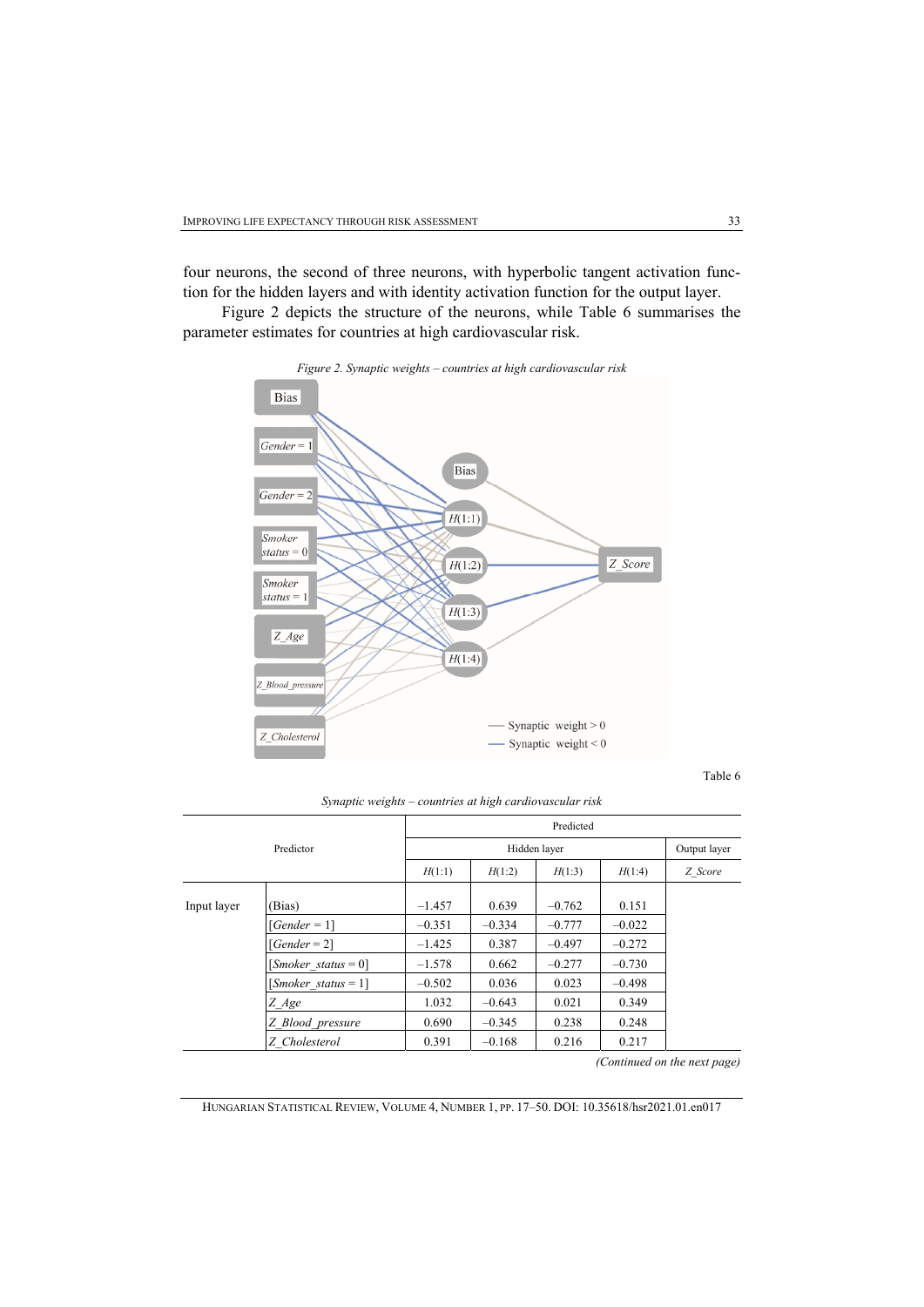|              |        |           |              |        |        | (Continued) |  |
|--------------|--------|-----------|--------------|--------|--------|-------------|--|
| Predictor    |        | Predicted |              |        |        |             |  |
|              |        |           | Output layer |        |        |             |  |
|              |        | H(1:1)    | H(1:2)       | H(1:3) | H(1:4) | Z Score     |  |
| Hidden layer | (Bias) |           |              |        |        | 2.201       |  |
|              | H(1:1) |           |              |        |        | 2.470       |  |
|              | H(1:2) |           |              |        |        | $-1.223$    |  |
|              | H(1:3) |           |              |        |        | $-1.321$    |  |
|              | H(1:4) |           |              |        |        | 0.659       |  |

For countries at low cardiovascular risk, the structure of the neurons is illustrated in Figure 3 and the parameter estimates are reported in Table 7.



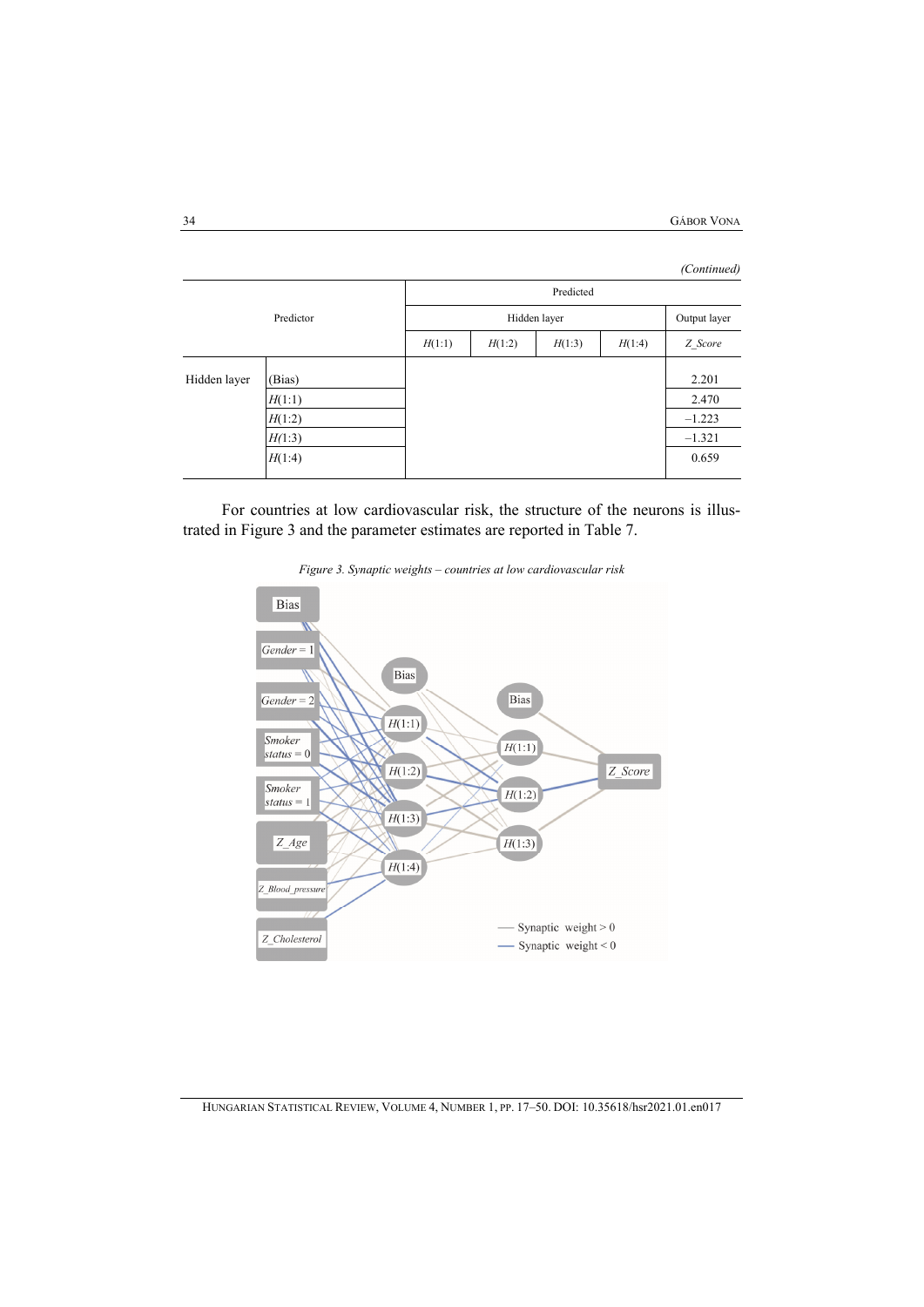|             |                             | Predicted |                |          |          |  |  |  |  |
|-------------|-----------------------------|-----------|----------------|----------|----------|--|--|--|--|
|             | Predictor                   |           | Hidden layer 1 |          |          |  |  |  |  |
|             |                             | H(1:1)    | H(1:2)         | H(1:3)   | H(1:4)   |  |  |  |  |
| Input layer | (Bias)                      | 0.260     | $-0.592$       | $-0.992$ | 0.056    |  |  |  |  |
|             | $[Gender = 1]$              | 0.641     | 0.003          | $-0.301$ | $-0.119$ |  |  |  |  |
|             | [ $Gender = 2$ ]            | $-0.213$  | $-0.242$       | $-1.076$ | 0.035    |  |  |  |  |
|             | [ <i>Smoker status</i> = 0] | $-0.236$  | $-0.537$       | $-0.837$ | $-0.106$ |  |  |  |  |
|             | [ <i>Smoker status</i> = 1] | $-0.089$  | $-0.163$       | $-0.162$ | $-0.548$ |  |  |  |  |
|             | Z Age                       | 0.654     | 0.516          | 0.589    | 0.024    |  |  |  |  |
|             | Z Blood pressure            | 0.067     | 0.232          | 0.398    | $-0.382$ |  |  |  |  |
|             | Z Cholesterol               | 0.007     | 0.020          | 0.322    | $-0.452$ |  |  |  |  |
|             |                             |           |                |          |          |  |  |  |  |

*Synaptic weights – countries at low cardiovascular risk* 

|                |        | Predicted |                |        |          |  |  |
|----------------|--------|-----------|----------------|--------|----------|--|--|
| Predictor      |        |           | Hidden layer 2 |        |          |  |  |
|                |        | H(2:1)    | H(2:2)         | H(2:3) | Z Score  |  |  |
| Hidden layer 1 | (Bias) | 0.534     | 0.110          | 0,055  |          |  |  |
|                | H(1:1) | 0.102     | $-0.671$       | 0,070  |          |  |  |
|                | H(1:2) | 0.605     | $-0.742$       | 0,814  |          |  |  |
|                | H(1:3) | 0.688     | $-0.530$       | 1,481  |          |  |  |
|                | H(1:4) | $-0.011$  | 0.472          | 0,281  |          |  |  |
| Hidden layer 2 | (Bias) |           |                |        | 2.954    |  |  |
|                | H(2:1) |           |                |        | 1.440    |  |  |
|                | H(2:2) |           |                |        | $-1.054$ |  |  |
|                | H(2:3) |           |                |        | 1.882    |  |  |

According to Table 8, age is the most influencing factor on the 10-year probability of fatal cardiovascular diseases and gender ranks 3<sup>rd</sup> for both cases. Although fixed circumstances have a more deterministic role than factors on which individuals may exercise effects, considerable improvements can be achieved through mitigating cardiovascular risks by means of more health consciousness. Interestingly, by fixing age, all other determinants proved to be less highly ranked in low-risk countries compared to the high-risk states, presumably due to more developed health systems.

HUNGARIAN STATISTICAL REVIEW, VOLUME 4, NUMBER 1, PP. 17–50. DOI: 10.35618/hsr2021.01.en017

Table 7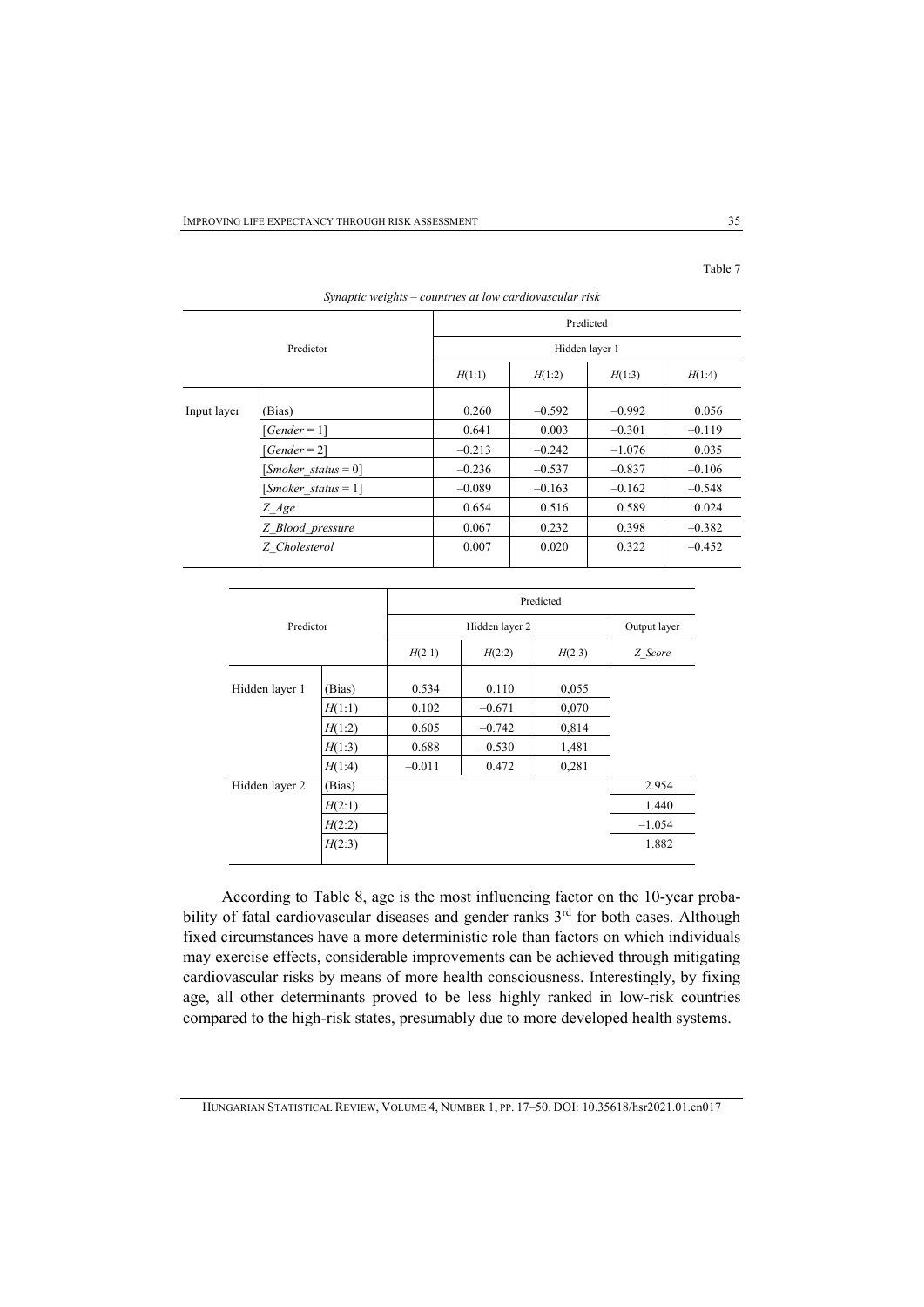| аріє |
|------|
|------|

| Independent variable |           | Importance of the independent<br>variables | Normalized importance (%) |          |  |
|----------------------|-----------|--------------------------------------------|---------------------------|----------|--|
|                      | High risk | Low risk                                   | High risk                 | Low risk |  |
|                      |           |                                            |                           |          |  |
| Gender               | 0.168     | 0.148                                      | 44.2                      | 36.8     |  |
| Smoker status        | 0.120     | 0.125                                      | 31.7                      | 31.0     |  |
| Z Age                | 0.380     | 0.402                                      | 100.0                     | 100.0    |  |
| Z Blood pressure     | 0.207     | 0.211                                      | 54.4                      | 52.6     |  |
| Z Cholesterol        | 0.125     | 0.115                                      | 32.9                      | 28.5     |  |
|                      |           |                                            |                           |          |  |

*Importance of the independent variables – comparison between countries at high and low cardiovascular risk* 

*Research questions 2–3*: *What are the life expectancies calculated based on the 10-year probabilities of fatal cardiovascular diseases as alternative metrics? What is the estimated maximum gender- and age-specific gain in life expectancy between the two extreme cases by minimising cardiovascular risks?* 

The life expectancy of the best (non-smoker, 120 Hgmm systolic blood pressure, 4 mmol/l total cholesterol; denoted by index *B*) and the worst health status (smoker, 180 Hgmm systolic blood pressure, 8 mmol/l total cholesterol; identified by index *W*) was modelled between the age of 40 and 65. The maximum potential gain is the difference between the life expectancy calculated with the best mortality rates  $q_x^1$ <sup> $B$ </sup><sub>*total*</sub> and that calculated with the worst rates  $q_x^1$ <sup> $W$ </sup><sub>*total*</sub> based on the 10-year cardiovascular mortality rates  $q_x^{10} - \frac{B}{CV}$  and  $q_x^{10} - \frac{W}{CV}$ .

Table 9

| Age |       |             | Females |      | Males |             |       |      |
|-----|-------|-------------|---------|------|-------|-------------|-------|------|
|     | Basic | <b>Best</b> | Worst   | Gain | Basic | <b>Best</b> | Worst | Gain |
| 40  | 40.1  | 42.6        | 35.8    | 6.8  | 34.1  | 38.1        | 28.4  | 9.8  |
| 45  | 35.4  | 37.8        | 30.9    | 6.9  | 29.5  | 33.4        | 23.9  | 9.5  |
| 50  | 30.7  | 33.1        | 26.3    | 6.8  | 25.1  | 28.9        | 19.9  | 9.0  |
| 55  | 26.2  | 28.6        | 22.1    | 6.5  | 21.1  | 24.7        | 16.3  | 8.4  |
| 60  | 22.0  | 24.3        | 18.3    | 6.0  | 17.6  | 20.9        | 13.5  | 7.4  |
| 65  | 18.1  | 20.2        | 14.9    | 5.3  | 14.5  | 17.5        | 11.5  | 6.0  |

*Potential gains in life expectancy through minimising cardiovascular risks based on Hungarian mortality rates and smoking ratios (years)* 

*Note*. Basic (whole population) =  $e_x^{0-A}$ , best =  $e_x^{0-B}$ , worst =  $e_x^{0-W}$ , gain =  $e_x^{0-B} - e_x^{0-W}$ .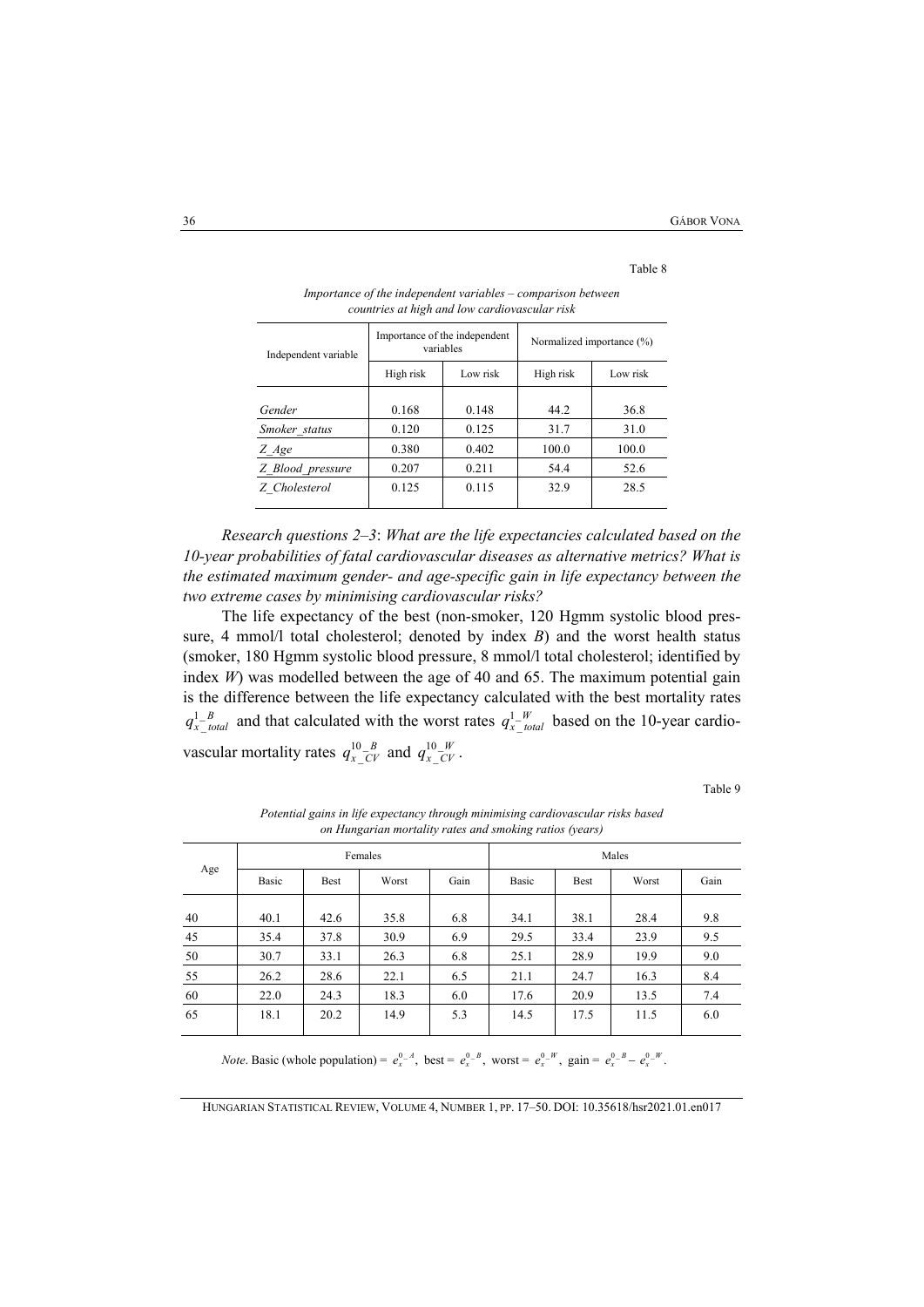For testing the validity of the 1-year cardiovascular mortality rates for the whole population, aggregated Hungarian demographic statistics are available at the level of age groups. Table 10 splits the aggregate of 63,609 death cases into subcategories by indicating the underlying diseases of the circulatory system.

Table 10

| Cause of death                                                                                   | Males     | Females   | Total     | Share (%) |
|--------------------------------------------------------------------------------------------------|-----------|-----------|-----------|-----------|
| Hypertensive diseases                                                                            | 3,525     | 6,284     | 9,809     | 15.4      |
| - Essential (primary) hypertension                                                               | 774       | 1,644     | 2,418     | 3.8       |
| - Hypertensive heart disease                                                                     | 2,149     | 3,444     | 5,593     | 8.8       |
| - Hypertensive renal disease                                                                     | 244       | 484       | 728       | 1.1       |
| - Hypertensive heart and renal disease                                                           | 358       | 712       | 1,070     | 1.7       |
| Ischaemic heart diseases                                                                         | 14,587    | 17,083    | 31,670    | 49.8      |
| - Acute myocardial infarction                                                                    | 3,301     | 2,398     | 5,699     | 9.0       |
| - Chronic ischaemic heart disease                                                                | 11,197    | 14,582    | 25,779    | 40.5      |
| - Other ischaemic heart disease                                                                  | 89        | 103       | 192       | 0.3       |
| Other forms of heart disease                                                                     | 3,391     | 3,479     | 6,870     | 10.8      |
| Cerebrovascular diseases                                                                         | 4,981     | 6,507     | 11,488    | 18.1      |
| - Intracerebral haemorrhage                                                                      | 879       | 769       | 1,648     | 2.6       |
| - Cerebral infarction; occlusion and stenosis of<br>cerebral arteries, not resulting in cerebral |           |           |           |           |
| infarction                                                                                       | 2,103     | 2,657     | 4,760     | 7.5       |
| - Other cerebrovascular disease                                                                  | 1,999     | 3,081     | 5,080     | 8.0       |
| Atherosclerosis                                                                                  | 956       | 1,421     | 2,377     | 3.7       |
| Other disorders of the circulatory system                                                        | 704       | 691       | 1,395     | 2.2       |
| Total                                                                                            | 28,144    | 35,465    | 63,609    | 100.0     |
| Population, 1 January 2019                                                                       | 4,675,821 | 5,096,935 | 9,772,756 |           |

*Number of deceased persons due to diseases of the circulatory system in Hungary, 2019* 

*Source*: *HCSO* ([2020a] Tables 6.2.18, 6.2.19, and 6.2.20), *HCSO e-Shelf* ([2021] Table 2.1), *WHO* [2019].

The number of deaths split by age group was determined. Table 11 contrasts the real data with the estimated number of deceased persons as the product of the mortality rates  $q_x^{\perp}$ <sup> $A$ </sup> $C_V$  relying on Hungarian life tables and the number of Hungarian population aged *x*. As the ratios between fact and estimate substantially deviate from 100%, these ratios were applied as multipliers to amend the assumption of symmetric distribution in such a way that the modelled results can be reconciled with the fact data. The results after adjustment are presented in Table 12.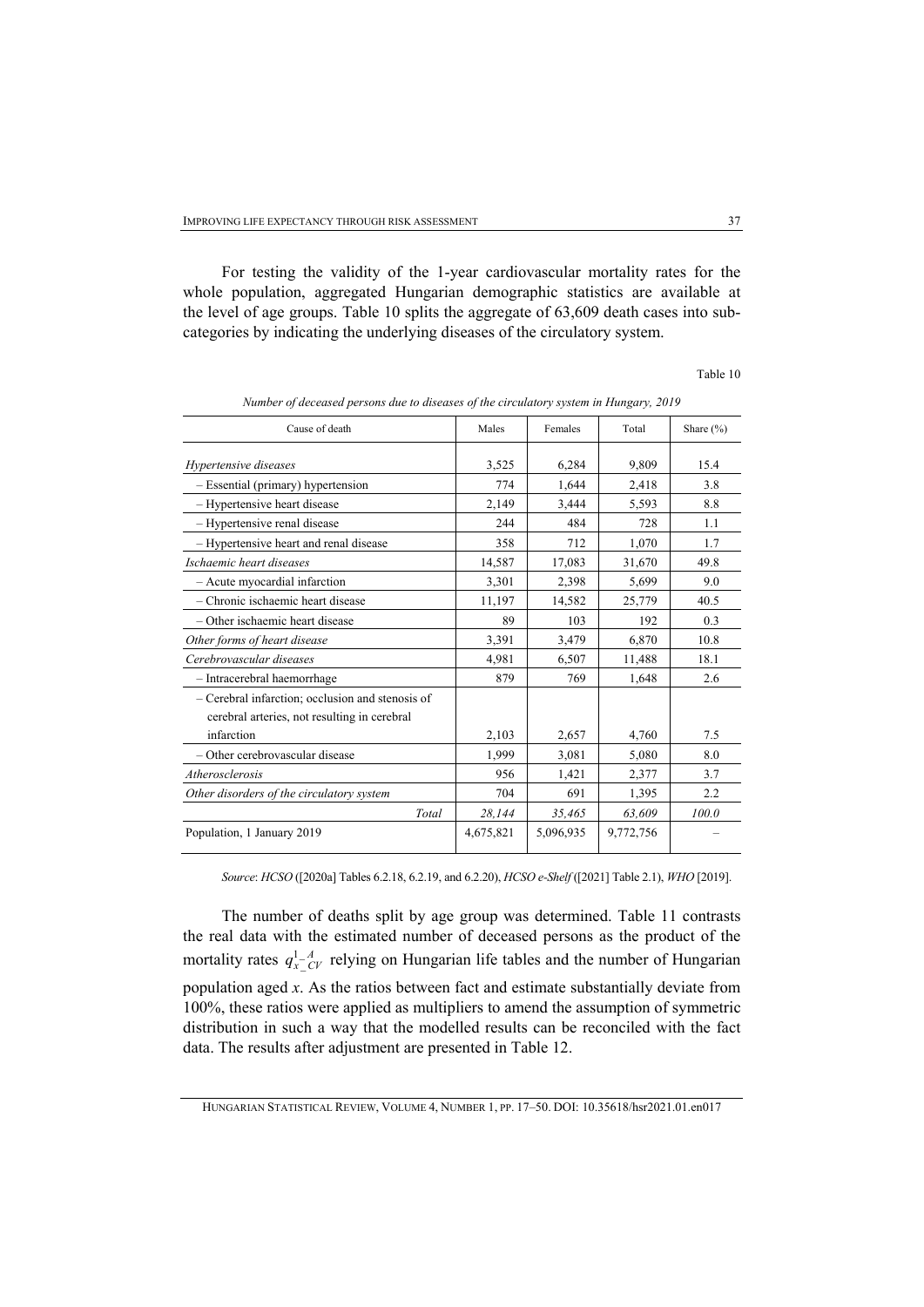#### Table 11

|           |        | Actual CVD deaths |        | <b>Estimated CVD deaths</b> |       | Actual/estimated CVD deaths (%) |  |  |
|-----------|--------|-------------------|--------|-----------------------------|-------|---------------------------------|--|--|
| Age       | Males  | Females           | Males  | Females                     | Males | Females                         |  |  |
| $40 - 44$ | 288    | 74                | 380    | 46                          | 76    | 161                             |  |  |
| $45 - 49$ | 520    | 154               | 605    | 135                         | 86    | 114                             |  |  |
| $50 - 54$ | 901    | 254               | 1,015  | 295                         | 89    | 86                              |  |  |
| $55 - 59$ | 1,433  | 489               | 1,677  | 606                         | 85    | 81                              |  |  |
| $60 - 64$ | 2,731  | 1,118             | 3,429  | 1,378                       | 80    | 81                              |  |  |
| $65 - 69$ | 3,614  | 1,850             | 4,294  | 1,929                       | 84    | 96                              |  |  |
| $70 - 74$ | 3,708  | 2,664             | 4,463  | 2,321                       | 83    | 115                             |  |  |
| $75 - 79$ | 4,266  | 4,721             | 4,335  | 3,016                       | 98    | 157                             |  |  |
| $80 - 84$ | 4,145  | 7,318             | 3,362  | 3,623                       | 123   | 202                             |  |  |
| $85 - 89$ | 3,874  | 8,753             | 3,076  | 4,703                       | 126   | 186                             |  |  |
| $90 -$    | 2,473  | 8,003             | 5,701  | 14,604                      | 43    | 55                              |  |  |
| Total     | 27,953 | 35,398            | 32,337 | 32,654                      | 86    | 108                             |  |  |
|           |        |                   |        |                             |       |                                 |  |  |

*Actual deaths due to cardiovascular diseases in Hungary in 2019 and respective estimated values based on Hungarian mortality rates and smoking ratios* 

*Note*. CVD deaths: deaths due to cardiovascular diseases. The estimated CVD deaths are rounded values, which explains the alteration in their indicated sum of 32,654 from the expected value of 32,656 after addition.

#### Table 12

*Potential gains in life expectancy through minimising cardiovascular risks based on Hungarian mortality rates and smoking ratios, after adjustment with the multipliers (years)* 

| Age |       |             | Females |      | Males |             |       |      |
|-----|-------|-------------|---------|------|-------|-------------|-------|------|
|     | Basic | <b>Best</b> | Worst   | Gain | Basic | <b>Best</b> | Worst | Gain |
| 40  | 40.1  | 43.4        | 36.2    | 7.2  | 34.1  | 37.4        | 28.0  | 9.4  |
| 45  | 35.4  | 38.6        | 31.4    | 7.2  | 29.5  | 32.7        | 23.6  | 9.1  |
| 50  | 30.7  | 33.9        | 26.8    | 7.1  | 25.1  | 28.2        | 19.6  | 8.7  |
| 55  | 26.2  | 29.5        | 22.6    | 6.9  | 21.1  | 24.1        | 16.1  | 8.0  |
| 60  | 22.0  | 25.2        | 18.8    | 6.4  | 17.6  | 20.4        | 13.3  | 7.1  |
| 65  | 18.1  | 21.2        | 15.6    | 5.7  | 14.5  | 17.1        | 11.3  | 5.8  |

Following the same procedure, the investigation continues with the Czech Republic.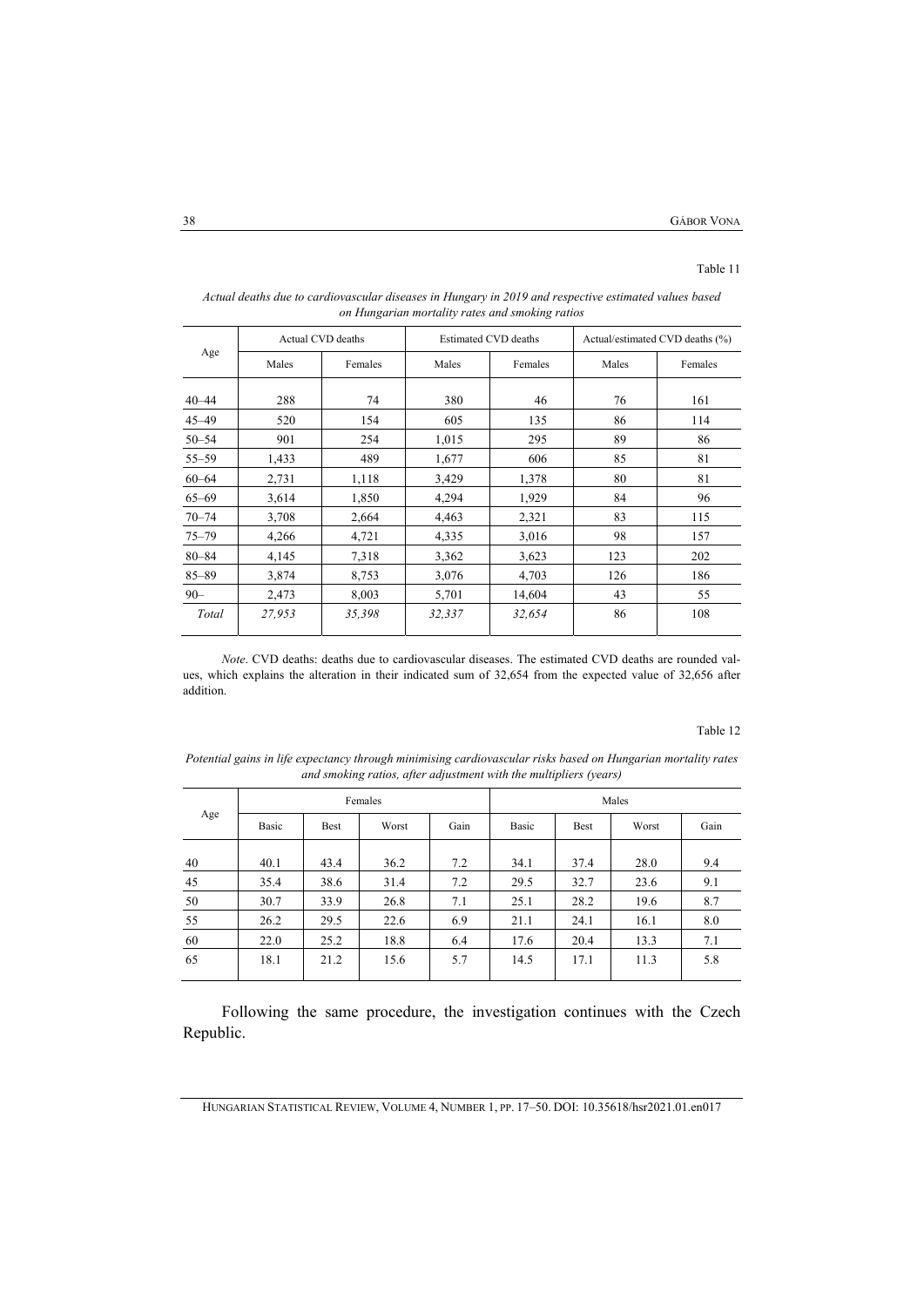| Age |       |      | Females |      | Males |             |       |      |
|-----|-------|------|---------|------|-------|-------------|-------|------|
|     | Basic | Best | Worst   | Gain | Basic | <b>Best</b> | Worst | Gain |
| 40  | 42.8  | 45.3 | 37.8    | 7.4  | 37.6  | 41.8        | 30.8  | 11.0 |
| 45  | 38.0  | 40.5 | 33.0    | 7.5  | 32.9  | 37.0        | 26.5  | 10.6 |
| 50  | 33.3  | 35.7 | 28.4    | 7.4  | 28.4  | 32.3        | 22.4  | 9.9  |
| 55  | 28.6  | 31.0 | 24.0    | 7.0  | 24.0  | 27.8        | 18.8  | 9.1  |
| 60  | 24.2  | 26.4 | 20.0    | 6.5  | 20.0  | 23.4        | 15.5  | 7.9  |
| 65  | 19.9  | 22.0 | 16.3    | 5.7  | 16.3  | 19.3        | 12.9  | 6.4  |

*Potential gains in life expectancy through minimising cardiovascular risks based on Czech mortality rates and smoking ratios (years)* 

Table 14 divides the aggregate of 47,393 death cases due to diseases of the circulatory system into subcategories. The more favourable prevalence of these illnesses in the Czech Republic is remarkable.

Table 14

| Cause of death                            | Males     | Females   | Total      | Share $(\% )$ |
|-------------------------------------------|-----------|-----------|------------|---------------|
| Hypertensive diseases                     | 1,487     | 2,436     | 3,923      | 8.3           |
| Ischaemic heart diseases                  | 11,197    | 11,139    | 22,336     | 47.1          |
| - Acute myocardial infarction             | 2,259     | 1,534     | 3,793      | 8.0           |
| - Chronic ischaemic heart disease         | 8,621     | 9,428     | 18,049     | 38.1          |
| – Other ischaemic heart disease           | 317       | 177       | 494        | 1.0           |
| Other forms of heart disease              | 4,541     | 5,120     | 9,661      | 20.4          |
| Cerebrovascular diseases                  | 3,218     | 4,201     | 7,419      | 15.7          |
| Atherosclerosis                           | 684       | 851       | 1,535      | 3.2           |
| Other disorders of the circulatory system | 1,201     | 1,318     | 2,519      | 5.3           |
| Total                                     | 22,328    | 25,065    | 47,393     | 100.0         |
| Population, 31 December 2018              | 5,244,194 | 5,405,606 | 10,649,800 |               |

*Number of deceased persons due to diseases of the circulatory system in the Czech Republic, 2019 (extract)* 

*Source*: *Czech Statistical Office* [2021a], [2021c]; *WHO* [2019].

Table 15 contrasts the real data with the estimated number of deceased persons to determine the multipliers for adjustment. Table 16 contains the results after adjustment.

Table 13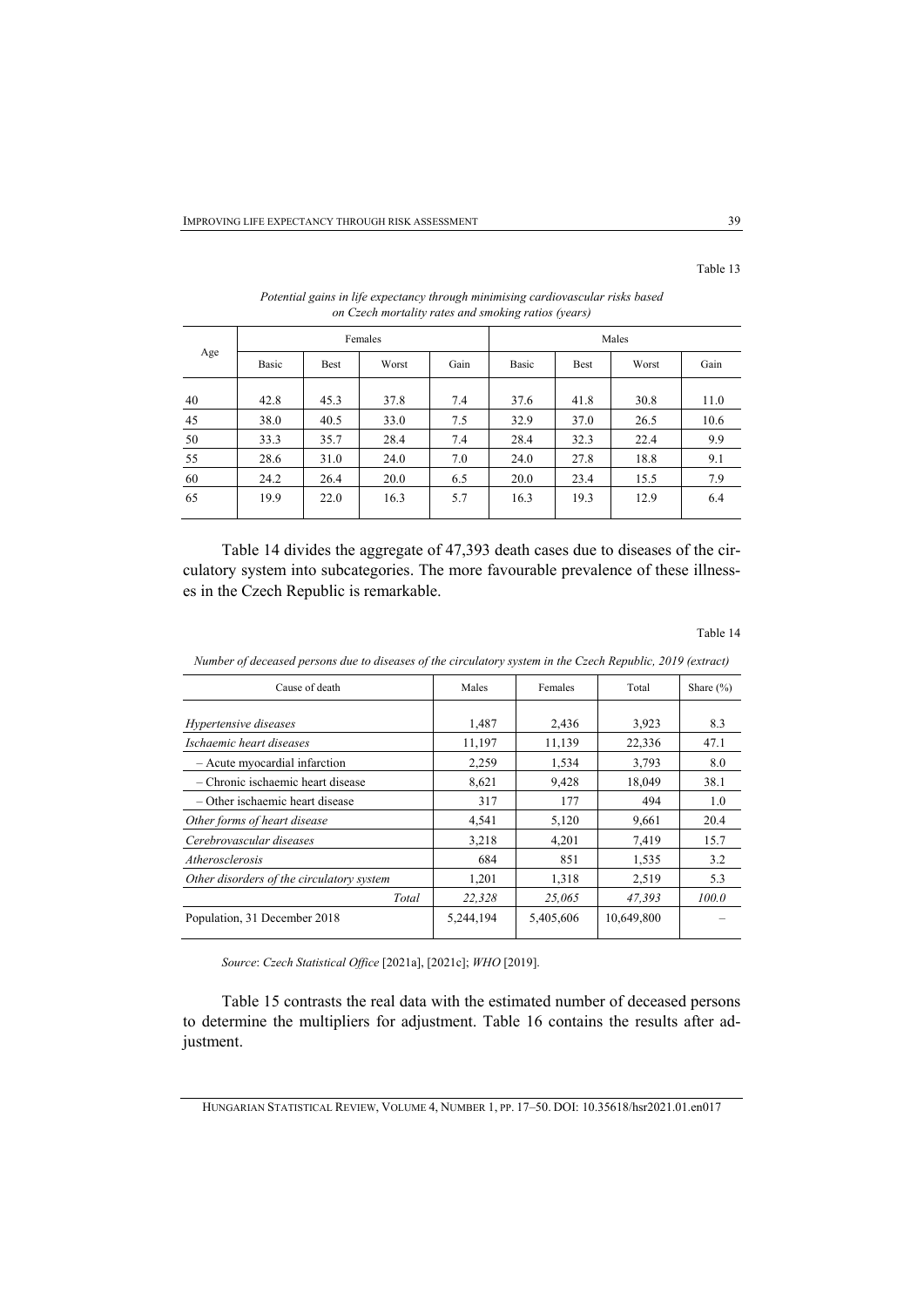#### Table 15

| Age       |        | Actual CVD deaths |        | <b>Estimated CVD deaths</b> | Actual/estimated CVD<br>deaths $(\% )$ |         |  |
|-----------|--------|-------------------|--------|-----------------------------|----------------------------------------|---------|--|
|           | Males  | Females           | Males  | Females                     | Males                                  | Females |  |
| $40 - 44$ | 154    | 55                | 455    | 56                          | 34                                     | 97      |  |
| $45 - 49$ | 309    | 103               | 707    | 155                         | 44                                     | 66      |  |
| $50 - 54$ | 497    | 138               | 1,053  | 300                         | 47                                     | 46      |  |
| $55 - 59$ | 802    | 268               | 1,505  | 527                         | 53                                     | 51      |  |
| $60 - 64$ | 1,508  | 552               | 2,771  | 1,056                       | 54                                     | 52      |  |
| $65 - 69$ | 2,485  | 983               | 4,212  | 1,733                       | 59                                     | 57      |  |
| $70 - 74$ | 3,417  | 1,976             | 5,067  | 2,405                       | 67                                     | 82      |  |
| $75 - 79$ | 3,444  | 2,949             | 4,464  | 2,632                       | 77                                     | 112     |  |
| $80 - 84$ | 3,421  | 4,239             | 3,789  | 3,056                       | 90                                     | 139     |  |
| $85 - 89$ | 3,604  | 6,431             | 3,418  | 4,025                       | 105                                    | 160     |  |
| $90 - 94$ | 2,006  | 5,288             | 1,641  | 3.115                       | 122                                    | 170     |  |
| $95 -$    | 517    | 1,988             | 667    | 2,089                       | 78                                     | 95      |  |
| Total     | 22,164 | 24,970            | 29,748 | 21,149                      | 75                                     | 118     |  |

| Actual deaths due to cardiovascular diseases in the Czech Republic in 2019        |
|-----------------------------------------------------------------------------------|
| and respective estimated values based on Czech mortality rates and smoking ratios |

*Note*. CVD deaths: deaths due to cardiovascular diseases. The estimated CVD deaths are rounded values, which explains the alteration in their indicated sum of 29,748 from the expected value of 29,749 after addition.

#### Table 16

| Age | Females |      |       |      | Males |      |       |      |
|-----|---------|------|-------|------|-------|------|-------|------|
|     | Basic   | Best | Worst | Gain | Basic | Best | Worst | Gain |
| 40  | 42.8    | 45.8 | 37.8  | 8.0  | 37.6  | 39.7 | 29.7  | 10.0 |
| 45  | 38.0    | 41.0 | 33.0  | 8.1  | 32.9  | 35.0 | 25.4  | 9.6  |
| 50  | 33.3    | 36.3 | 28.3  | 8.0  | 28.4  | 30.5 | 21.4  | 9.1  |
| 55  | 28.6    | 31.7 | 24.0  | 7.7  | 24.0  | 26.1 | 17.9  | 8.3  |
| 60  | 24.2    | 27.2 | 20.1  | 7.1  | 20.0  | 22.0 | 14.7  | 7.3  |
| 65  | 19.9    | 23.0 | 16.6  | 6.4  | 16.3  | 18.2 | 12.3  | 5.9  |

*Potential gains in life expectancy through minimising cardiovascular risks based on Czech mortality rates and smoking ratios, after adjustment with the multipliers (years)* 

Finally, as one of the countries at low cardiovascular risk, Austria is examined. The relationship between the corresponding values of Tables 9, 13, and 17 shows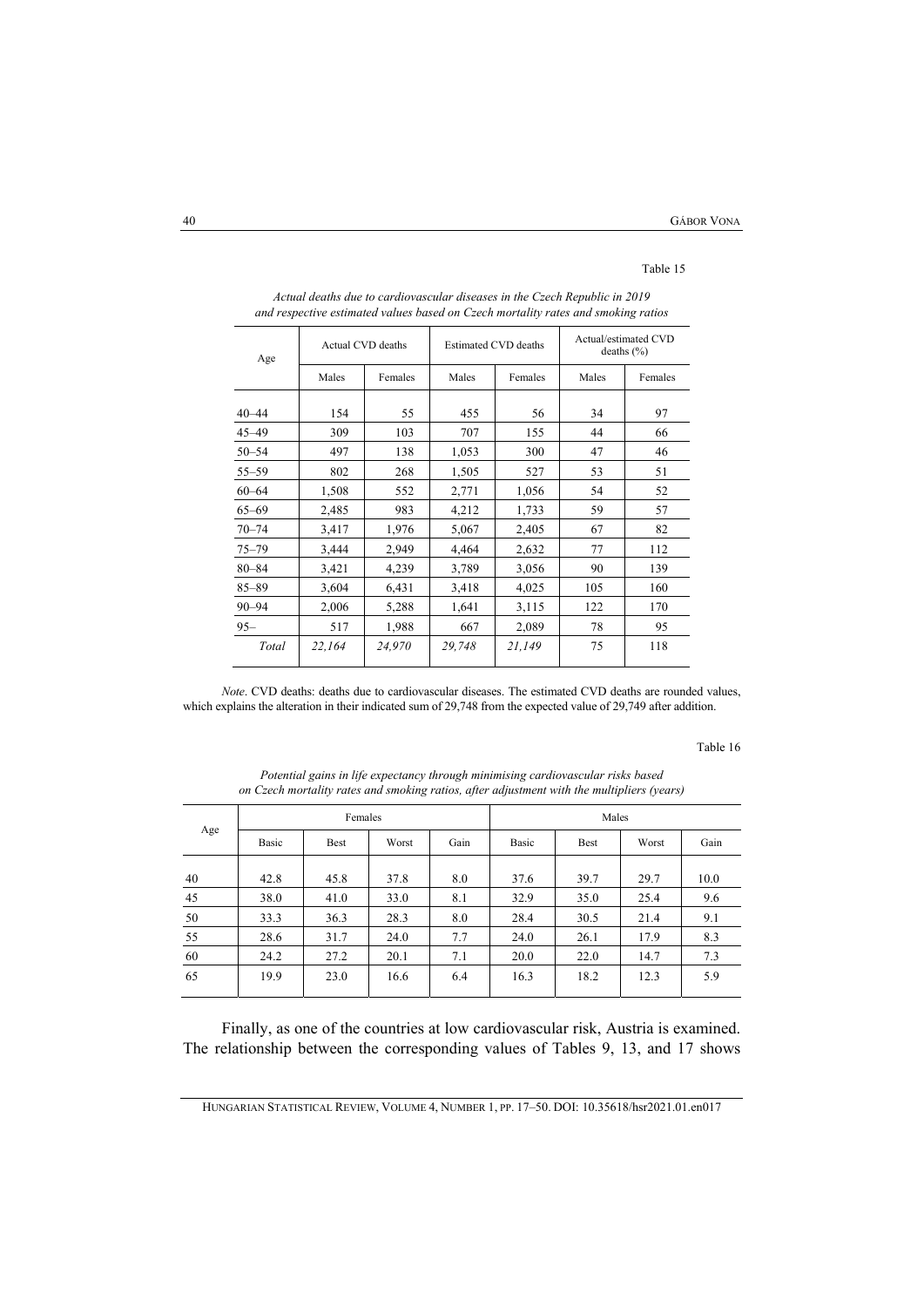a more favourable situation in the Czech Republic than in Hungary, while Austria surpasses both not only regarding the life expectancy at birth (see Table 3) but also later in life.

Table 17

| Age | Females |             |       |      | Males |             |       |      |
|-----|---------|-------------|-------|------|-------|-------------|-------|------|
|     | Basic   | <b>Best</b> | Worst | Gain | Basic | <b>Best</b> | Worst | Gain |
| 40  | 44.9    | 46.8        | 41.4  | 5.4  | 40.7  | 43.2        | 36.3  | 6.9  |
| 45  | 40.0    | 41.9        | 36.6  | 5.3  | 35.9  | 38.4        | 31.7  | 6.7  |
| 50  | 35.2    | 37.1        | 31.9  | 5.2  | 31.3  | 33.7        | 27.4  | 6.3  |
| 55  | 30.6    | 32.4        | 27.4  | 4.9  | 26.8  | 29.0        | 23.2  | 5.8  |
| 60  | 26.0    | 27.7        | 23.2  | 4.6  | 22.5  | 24.6        | 19.5  | 5.1  |
| 65  | 21.6    | 23.2        | 19.2  | 4.1  | 18.5  | 20.3        | 16.3  | 4.0  |

*Potential gains in life expectancy through minimising cardiovascular risks based on Austrian mortality rates and smoking ratios (years)* 

Similar to the case of Hungary, these preliminary results without adjustment should be treated with reservations. The previous procedure was repeated, and Tables 18–20 highlight the results for Austria. Based on the share of ischaemic heart diseases and cerebrovascular diseases, the order of countries (Austria has the lowest proportion, thus  $AT < CZ < HU$ ) is inverse to that determined in the case of life expectancy (HU  $\leq$  CZ  $\leq$  AT).

#### Table 18

| Cause of death                               | Males     | Females   | Total     | Share  |
|----------------------------------------------|-----------|-----------|-----------|--------|
| Ischaemic heart diseases                     | 7,076     | 6.260     | 13,336    | 41.48  |
| - Acute myocardial infarction                | 2,582     | 1,744     | 4,326     | 13.46  |
| $-$ Other ischaemic heart disease (including |           |           |           |        |
| chronic ischaemic heart disease)             | 4.494     | 4,516     | 9,010     | 28.03  |
| Other forms of heart disease                 | 2,635     | 3.914     | 6,549     | 20.37  |
| Cerebrovascular diseases                     | 1.969     | 2,764     | 4,733     | 14.72  |
| Total                                        | 14,335    | 17,813    | 32,148    | 100.00 |
| Population, 31 October 2018                  | 4,351,670 | 4,499,747 | 8,851,417 |        |

*Number of deceased persons due to diseases of the circulatory system in Austria, 2019 (extract)* 

*Note*. The source does not allow a more detailed presentation of death cases. Thus, the total sum deviates from the sum of the indicated categories.

*Source*: *Statistik Austria* [2021b], [2021c].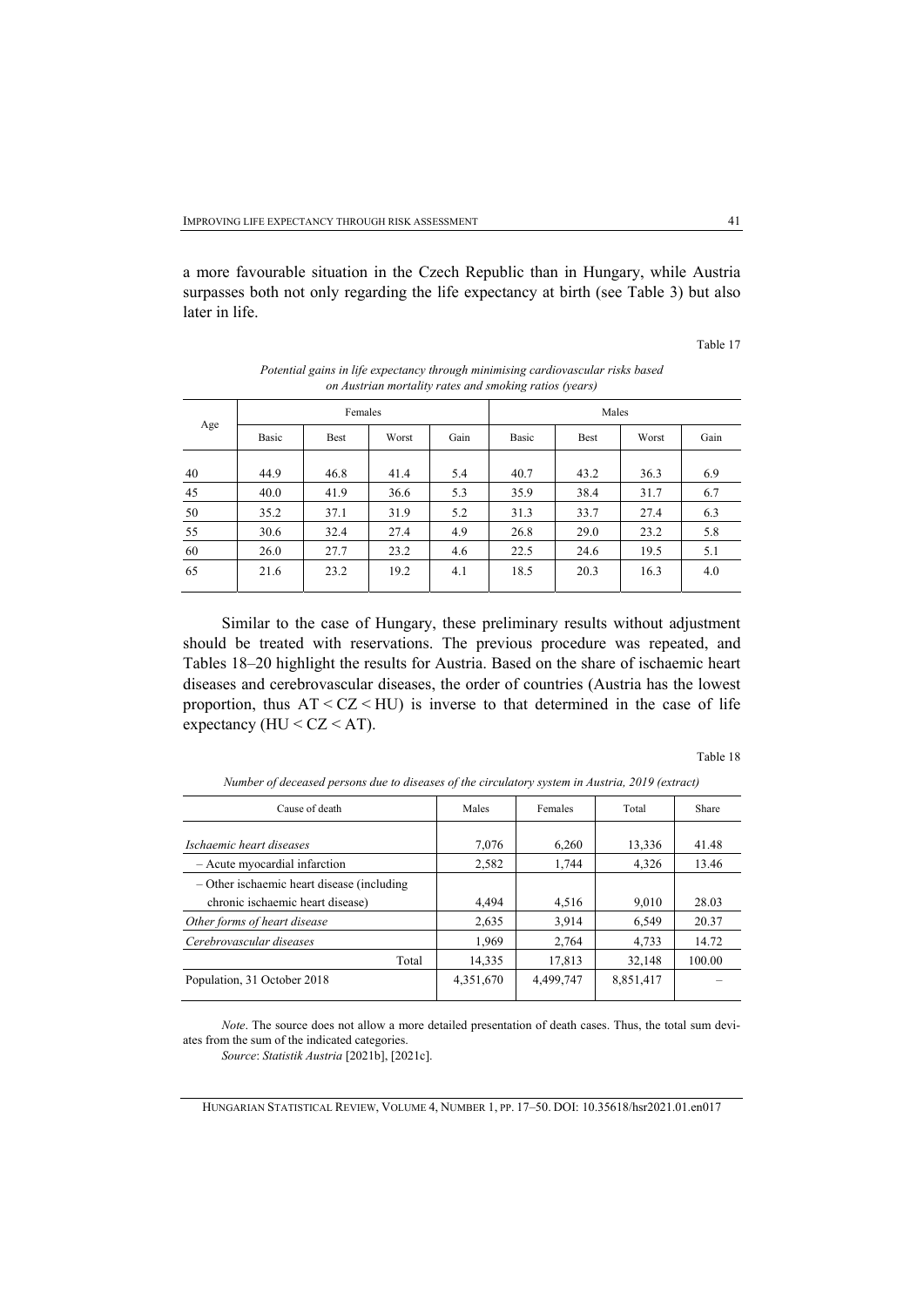#### Table 19

| Age       | Actual CVD deaths |         |        | <b>Estimated CVD deaths</b> | Actual/estimated CVD<br>deaths $(\% )$ |         |
|-----------|-------------------|---------|--------|-----------------------------|----------------------------------------|---------|
|           | Males             | Females | Males  | Females                     | Males                                  | Females |
| $40 - 44$ | 51                | 24      | 128    | 9                           | 40                                     | 259     |
| $45 - 49$ | 151               | 44      | 298    | 61                          | 51                                     | 73      |
| $50 - 54$ | 266               | 99      | 549    | 166                         | 48                                     | 60      |
| $55 - 59$ | 450               | 153     | 871    | 328                         | 52                                     | 47      |
| $60 - 64$ | 678               | 214     | 1,128  | 522                         | 60                                     | 41      |
| $65 - 69$ | 866               | 414     | 1,503  | 807                         | 58                                     | 51      |
| $70 - 74$ | 1,303             | 758     | 1,851  | 1,081                       | 70                                     | 70      |
| $75 - 79$ | 2,218             | 1,562   | 2,410  | 1,460                       | 92                                     | 107     |
| $80 - 84$ | 2,450             | 2,473   | 1,848  | 1,404                       | 133                                    | 176     |
| $85 - 89$ | 2,986             | 4,452   | 1,903  | 2,101                       | 157                                    | 212     |
| $90 - 94$ | 2,136             | 4,884   | 2,883  | 6,640                       | 74                                     | 74      |
| $95 -$    | 697               | 2,706   | 988    | 3,609                       | 71                                     | 75      |
| Total     | 14,252            | 17,783  | 16,360 | 18,188                      | 87                                     | 98      |

|  | Actual deaths due to cardiovascular diseases in Austria in 2019 and respective |  |  |
|--|--------------------------------------------------------------------------------|--|--|
|  | estimated values based on Austrian mortality rates and smoking ratios          |  |  |

*Note*. CVD deaths: deaths due to cardiovascular diseases.

#### Table 20

*Potential gains in life expectancy through minimising cardiovascular risks based on Austrian mortality rates and smoking ratios, after adjustment with the multipliers (years)* 

| Age    |       | Females     |       |      | Males |      |       |      |  |
|--------|-------|-------------|-------|------|-------|------|-------|------|--|
|        | Basic | <b>Best</b> | Worst | Gain | Basic | Best | Worst | Gain |  |
| 40     | 44.9  | 46.6        | 41.3  | 5.3  | 40.7  | 42.3 | 35.7  | 6.6  |  |
| 45     | 40.0  | 41.8        | 36.5  | 5.2  | 35.9  | 37.6 | 31.1  | 6.4  |  |
| $50\,$ | 35.2  | 37.0        | 31.9  | 5.1  | 31.3  | 32.9 | 26.8  | 6.1  |  |
| 55     | 30.6  | 32.3        | 27.4  | 4.9  | 26.8  | 28.4 | 22.8  | 5.6  |  |
| 60     | 26.0  | 27.7        | 23.2  | 4.6  | 22.5  | 24.1 | 19.2  | 4.9  |  |
| 65     | 21.6  | 23.4        | 19.3  | 4.1  | 18.5  | 20.0 | 16.1  | 3.9  |  |

The free-to-download tables (A1–A3) of the online Annex to this study (see http://www.ksh.hu/statszemle\_archive/en/2021/2021\_01/2021\_01\_017\_annex.xlsx) align the life expectancies for each health status by applying a positive approach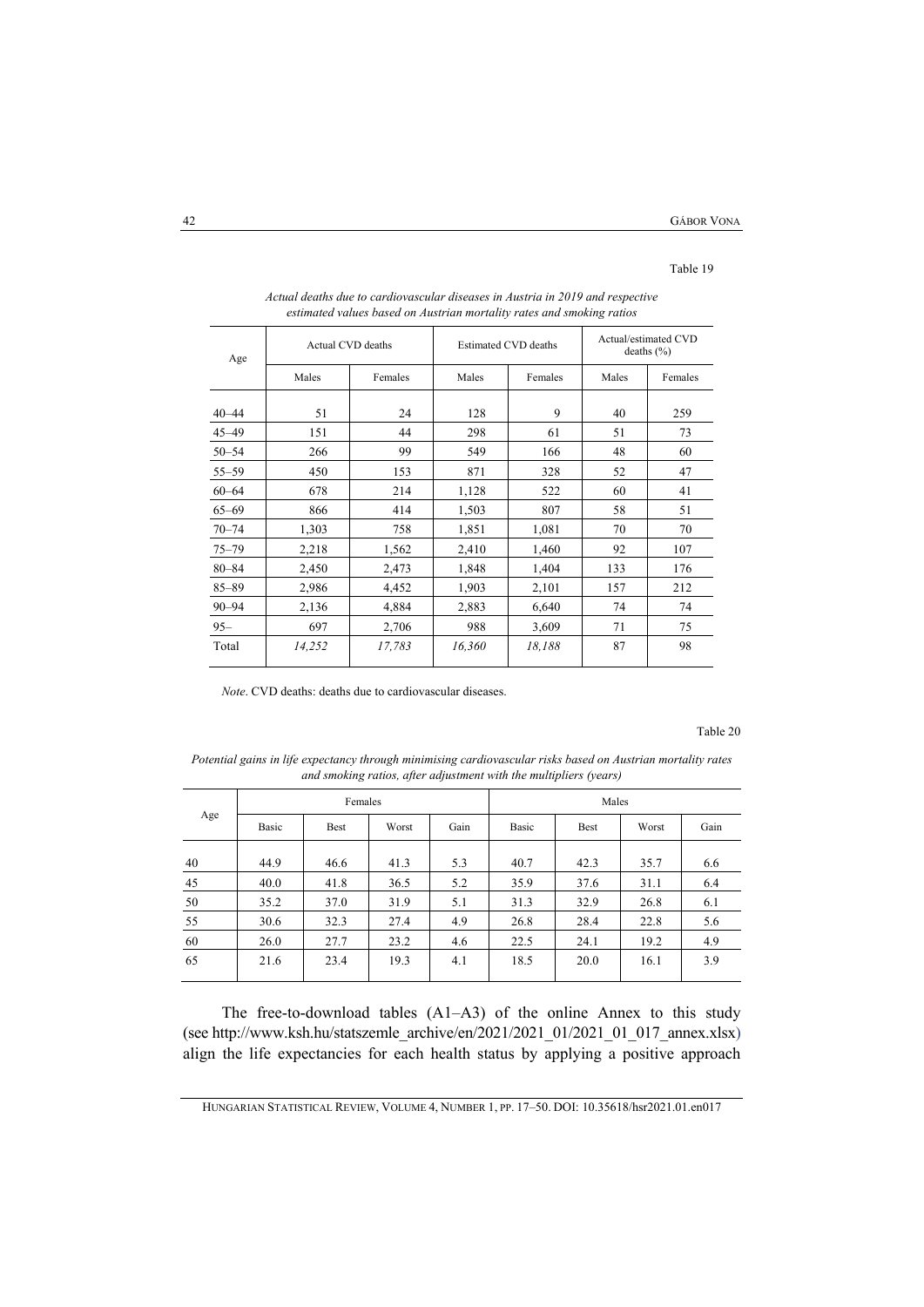compared to the practice of relying on the mortality rates due to cardiovascular diseases. Each table enables individuals to select a starting and a target health status for a given combination of gender, age, smoker status, systolic blood pressure, and total cholesterol. Instead of operating with death probabilities, communicating the life expectancies and the realisable accrual in life expectancy can be more motivating for eliminating behavioural risks. The results confirm that the statement regarding the order of countries (HU  $\leq$  CZ  $\leq$  AT) based on the life expectancy can be generalised to each health status.

## **4. Discussion**

Opting for ANN was an appropriate choice for reproducing the 10-year cardiovascular mortality rates and filling in the missing values between 40 and 65 years and beyond. The worst 10-year cardiovascular mortality rates above 65 years are reported in Table 21 and demonstrate a reasonable fit to Tables 1 and 2 for both risk types.

| events within TO years – estimations from 70 years (percentage) |                             |           |          |    |  |  |  |  |
|-----------------------------------------------------------------|-----------------------------|-----------|----------|----|--|--|--|--|
| Age                                                             |                             | High risk | Low risk |    |  |  |  |  |
|                                                                 | Males<br>Females<br>Females |           | Males    |    |  |  |  |  |
|                                                                 | Estimation                  |           |          |    |  |  |  |  |
| 95                                                              | 55<br>57<br>31              |           |          | 31 |  |  |  |  |
| 90                                                              | 55                          | 57        | 31       | 31 |  |  |  |  |
| 85                                                              | 54                          | 57        | 31       | 31 |  |  |  |  |
| 80                                                              | 51                          | 56        | 30       | 31 |  |  |  |  |
| 75                                                              | 45                          | 55        | 27       | 30 |  |  |  |  |
| 70                                                              | 35                          | 52        | 21       | 29 |  |  |  |  |
|                                                                 | Actual                      |           |          |    |  |  |  |  |
| 65                                                              | 22                          | 47<br>14  |          | 26 |  |  |  |  |

*Probabilities for the occurrence of fatal cardiovascular events within 10 years – estimations from 70 years (percentage)* 

Table 21

After adjusting the cardiovascular mortality rates, plausible life expectancies could be calculated for each combination of gender, age, smoker status, systolic blood pressure, and total cholesterol, which can serve as tailored arguments for stim-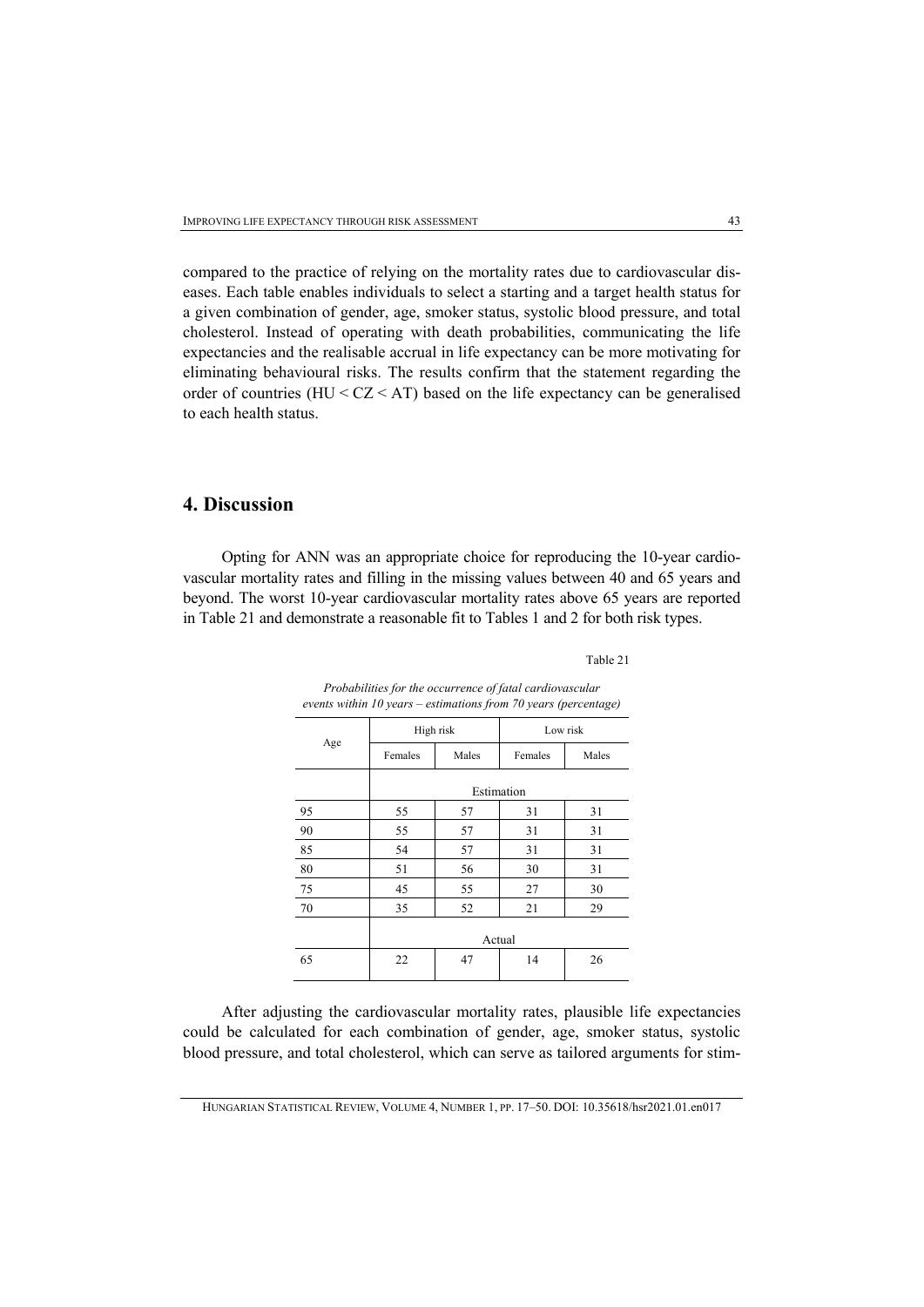ulating commitments towards a healthier lifestyle. By focusing on the two extreme cases regarding the investigated health statuses, Hungarian women aged 40 years can count on an additional 7.2 years. For men at the same age, the figure is 9.4 years. Ageing entails the shrinking of these indicators. At the age of 65, the increment amounting to 5.7 years for women and to 5.8 years for men is still considerable and convincing for a change in habits. The inhabitants of the Czech Republic can benefit from 8.0, 10.0, 6.4, and 5.9 years, respectively. Compared to the two members of the Visegrád Four, Austria qualifies as one of the countries at low cardiovascular risk, which manifested in lower values. The forecast is 5.3 years for 40-year-old females and 6.6 years for males. On reaching 65 years, the augmentation in life expectancy wanes to 4.1 and 3.9 years, respectively.

Figures 4 and 5 illustrate the life expectancies for the best health status and the gains in life expectancies between the best and worst health statuses. Figure 5 highlights the fact that the better cardiovascular rates do not counterbalance the gender gap in the three countries, hence, Hungarian females may benefit from longer life expectancy than Austrian males.



Figure 5 emphasises that Czech males can realise the highest gains up to 60 years. They are closely followed by Hungarian men. On the other side of the figure, Austrian females can achieve the lowest accrual, which is reasonable in view of their starting point of the longest life expectancy.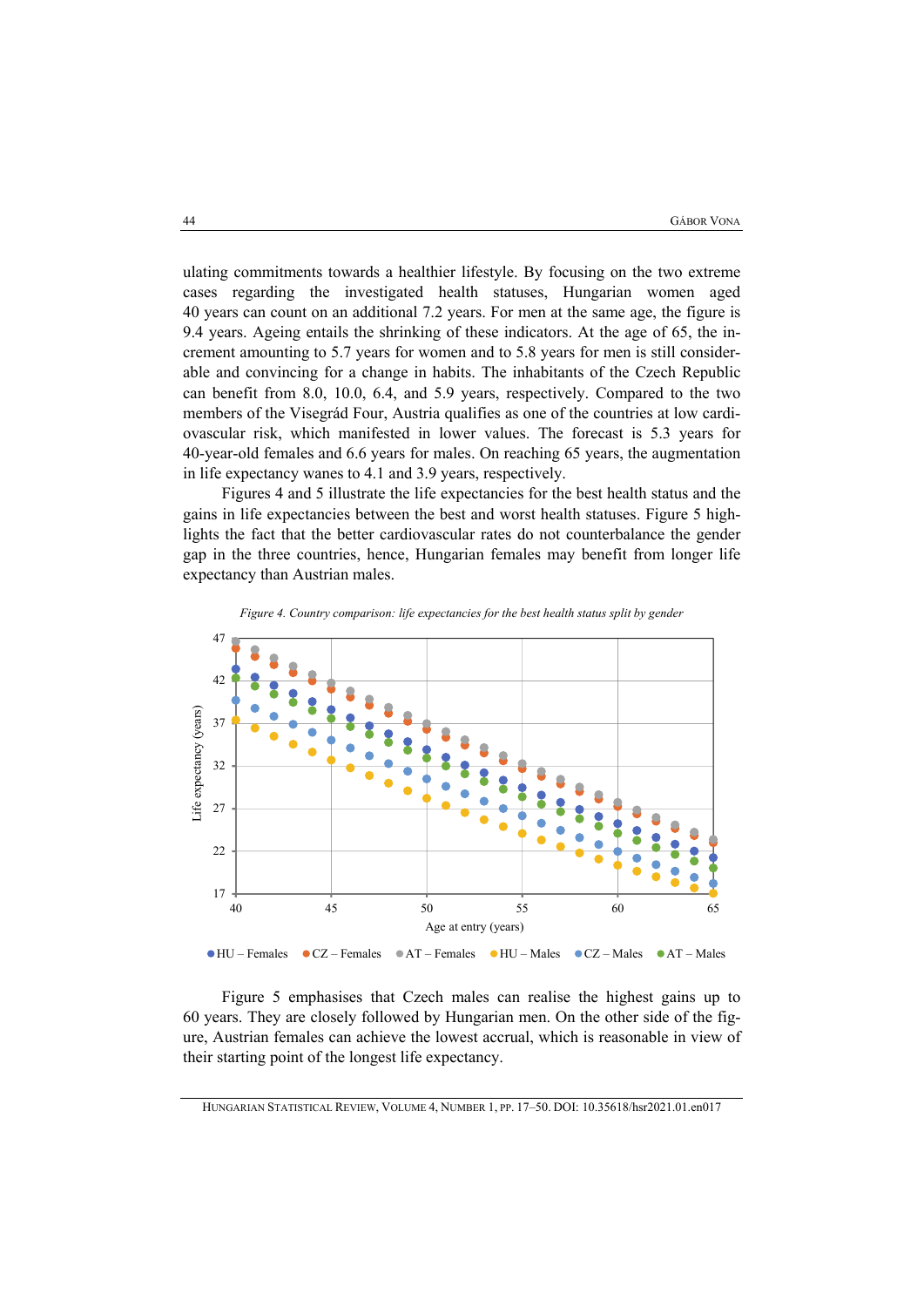

*Figure 5. Country comparison: gains in life expectancies between the best* 

 $\bullet$  HU – Females  $\bullet$  CZ – Females  $\bullet$  AT – Females  $\bullet$  HU – Males  $\bullet$  CZ – Males  $\bullet$  AT – Males

## **5. Conclusion**

This study revealed that prevention of the major death causes can be supported by an effective risk assessment tool. As the first step, ANN provided an appropriate model for generating mortality rates due to cardiovascular diseases for each individual based on gender, age, smoker status, systolic blood pressure, and total cholesterol. Subsequently, adjustment of these probabilities enabled reproducing actual death cases by involving country-specific circumstances and more prudent and plausible life expectancies could be determined. The differences in life expectancy between an initial and an envisaged health status are easy to communicate and understand, hence, they can be widely applied. Furthermore, the use of such tools is not coupled with resource-intensive requirements, which can accelerate their spread.

Nevertheless, the applied method has some limitations. Risks arising from cardiovascular diseases may depend on supplementary risk factors in addition to the five involved dimensions. Furthermore, as the dataset was restricted to 40–65 years, ages below and above the range could not be validated. The adjustment of probabilities was carried out only at the level of age groups. The combination-specific survival

HUNGARIAN STATISTICAL REVIEW, VOLUME 4, NUMBER 1, PP. 17–50. DOI: 10.35618/hsr2021.01.en017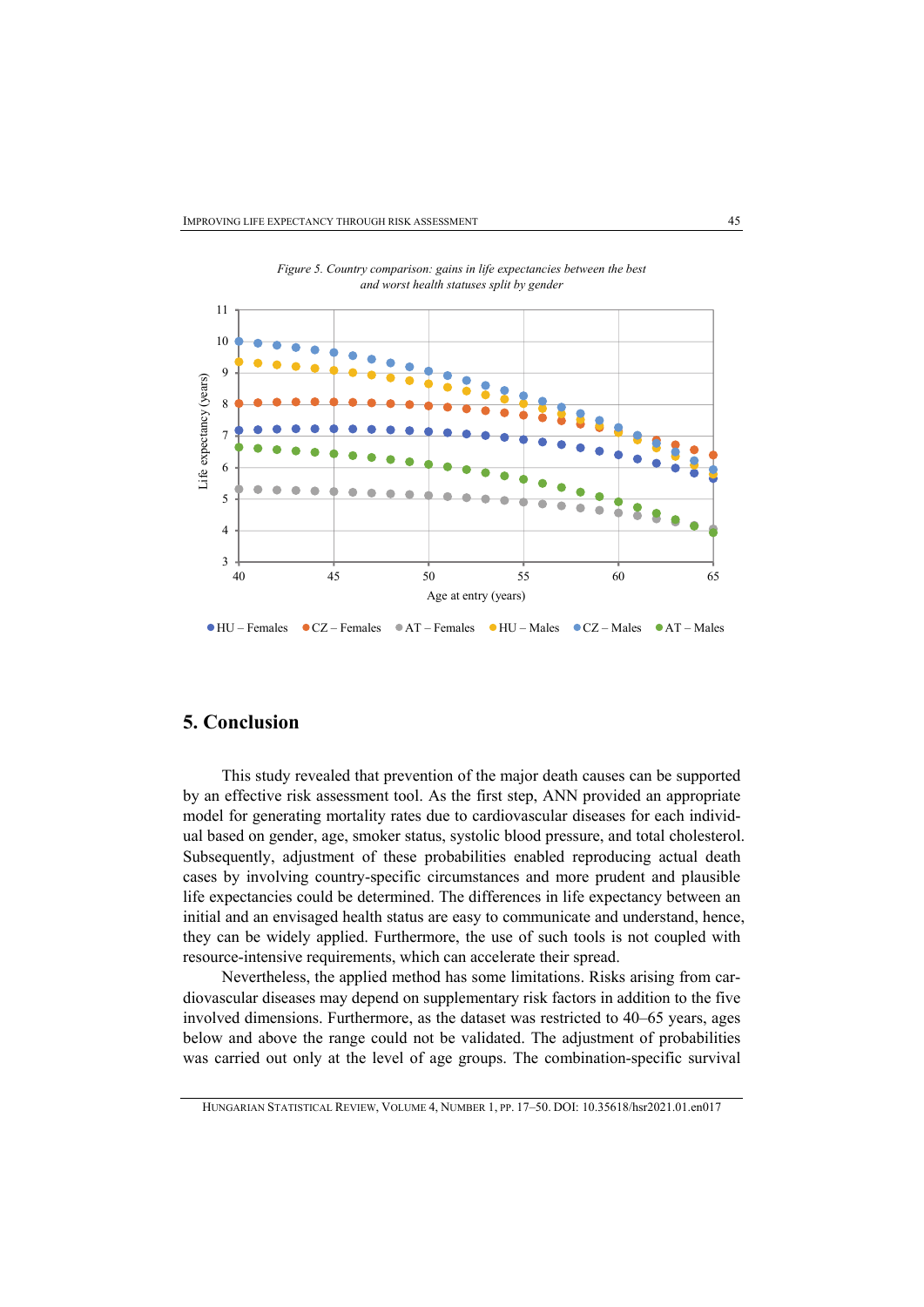rates may differ from the applied general ones; however, the results (i.e. the potential gains as differences) are prudent as life expectancies pertaining to better health statuses are underestimated, while those of worse life expectancies are overestimated. In addition to life expectancies, health statuses can be translated into healthy life expectancies, which can provide more insights into the risks inherent in lifestyles. Finally, given the lack of more detailed public life expectancy calculations, a comparison between the combination-specific results of the present study and figures provided by statistical offices could not be achieved.

Future research may extend the risk assessment tool by investigating other risk types so that involving them can enhance the effectiveness of prevention. Table 22 reveals mortality data by causes of deaths in Hungary, which can enable identification of the areas where interventions are needed.

#### Table 22

| Group of causes of death           | Number of deaths | Share $(\% )$ |  |
|------------------------------------|------------------|---------------|--|
|                                    |                  |               |  |
| Infectious and parasitic diseases  | 686              | 0.53          |  |
| Neoplasms                          | 32,638           | 25.18         |  |
| Diseases of the circulatory system | 63,609           | 49.08         |  |
| Diseases of the respiratory system | 8,315            | 6.42          |  |
| Diseases of the digestive system   | 6,354            | 4.90          |  |
| Accidents                          | 3,576            | 2.76          |  |
| Suicides                           | 1,550            | 1.20          |  |
| Other                              | 12,875           | 9.93          |  |
| Total                              | 129,603          | 100.00        |  |
| Population, 1 January 2019         | 9,772,756        |               |  |
|                                    |                  |               |  |

*Mortality by group of causes of death in Hungary, 2019* 

*Source*: *HCSO e-Shelf* ([2021] Tables 1.1 and 2.1).

The country comparison outlined in Table 23 points to a presumed phenomenon that within the country group at high risk, improving effective primary prevention and public health care (e.g. shifting from the Hungarian values to the Czech ones) may result in more harvestable gains for individuals striving towards the best health status. On obtaining the low cardiovascular rates and passing into the eminent country group (here the comparison between the Czech Republic representing an interim phase and Austria), the general system-level improvement provides more realisable increments for individuals being in less favourable health statuses. Further research may find evidence for this phenomenon.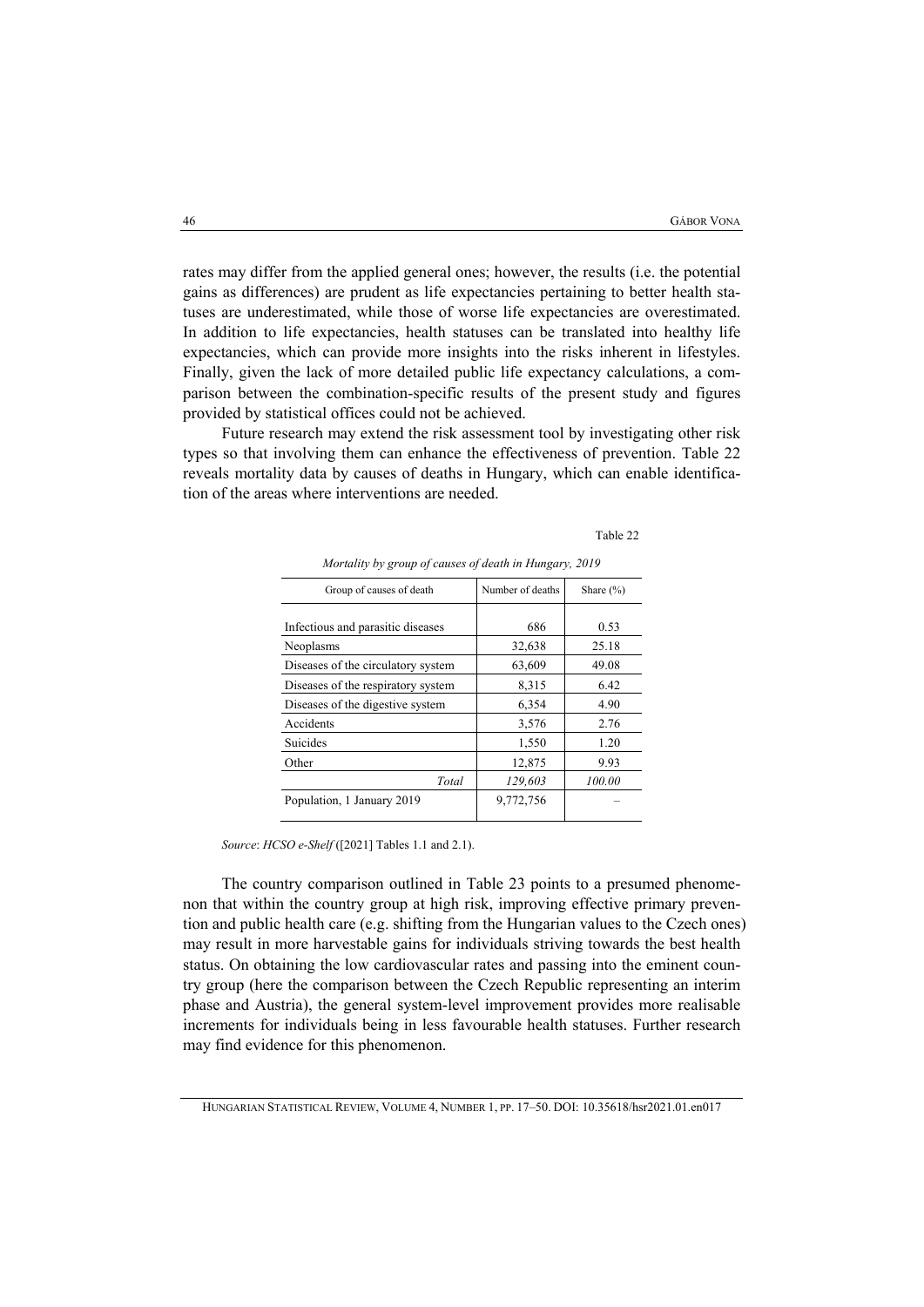|                | Age      | Life expectancy |              |              |              | Difference in life expectancy |       |             |       |
|----------------|----------|-----------------|--------------|--------------|--------------|-------------------------------|-------|-------------|-------|
| Country        |          | Females         |              | Males        |              | Females                       |       | Males       |       |
|                |          | Best            | Worst        | <b>Best</b>  | Worst        | <b>Best</b>                   | Worst | <b>Best</b> | Worst |
| Hungary        | 40<br>65 | 43.4<br>21.2    | 36.2<br>15.6 | 37.4<br>17.1 | 28.0<br>11.3 |                               |       |             |       |
| Czech Republic | 40       | 45.8            | 37.8         | 39.7         | 29.7         | 2.4                           | 1.6   | 2.3         | 1.7   |
|                | 65       | 23.0            | 16.6         | 18.2         | 12.3         | 1.8                           | 1.0   | 1.2         | 1.0   |
| Austria        | 40       | 46.6            | 41.3         | 42.3         | 35.7         | 0.8                           | 3.5   | 2.6         | 6.0   |
|                | 65       | 23.4            | 19.3         | 20.0         | 16.1         | 0.4                           | 2.7   | 1.8         | 3.8   |

*Country comparison: life expectancies and difference in life expectancies between countries (Czech Republic–Hungary, Austria–Czech Republic; [years])* 

Cardiovascular risks can be mitigated by utilising simple measures. Quantifying risks in the form of life expectancy can ensure the stimulus for reducing risk factors represented by poor-quality diet, smoking, alcohol, or low physical activity. Integrating risk assessment tools into existing practices of corporate well-being programmes can promote prevention with immediate effects for nearly zero costs, while potentials can be unleashed to the benefit of stakeholders not only at individual but also company and country level. The maximum realisable gain through prevention of cardiovascular diseases can result in additional  $(43.4 - 36.2 =) 7.2$  years for 40-year-old females and  $(37.4 - 28.0 = 9.4$  years for males in Hungary while the respective figures are  $(45.8 - 37.8 =)$  8.0 years and  $(39.7 - 29.7 =) 10.0$  years in the Czech Republic,  $(46.6 - 41.3 = 5.3$  years and  $(42.3 - 35.7 = 6.6$  years in Austria. Elderly people of 65 years may benefit from  $(21.2 - 15.6 =) 5.7^5$  years (women) or  $(17.1 - 11.3 =)$  5.8 years (men) in Hungary,  $(23.0 - 16.6 =) 6.4$  years (women) or  $(18.2 - 12.3 = 5.9$  years (men) in the Czech Republic, and from  $(23.4 - 19.3 =)$ 4.1 years (women) or  $(20.0 - 16.1 =) 3.9$  years (men) in Austria.

### **References**

- ALDANA, S. [2001]: Financial impact of health promotion programs: A comprehensive review of the literature. *American Journal of Health Promotion* Vol. 15. No. 5. pp. 296–320. https://doi.org/10.4278/0890-1171-15.5.296
- BAICKER, K. CUTLER, D. SONG, Z. [2010]: Workplace wellness programs can generate savings. *Health Affairs.* Vol. 29. No. 2. pp. 304–311. https://doi.org/10.1377/hlthaff.2009.0626

<sup>5</sup> The indicated figures are correct, the difference in the decimal place is due to rounding.

Table 23

HUNGARIAN STATISTICAL REVIEW, VOLUME 4, NUMBER 1, PP. 17–50. DOI: 10.35618/hsr2021.01.en017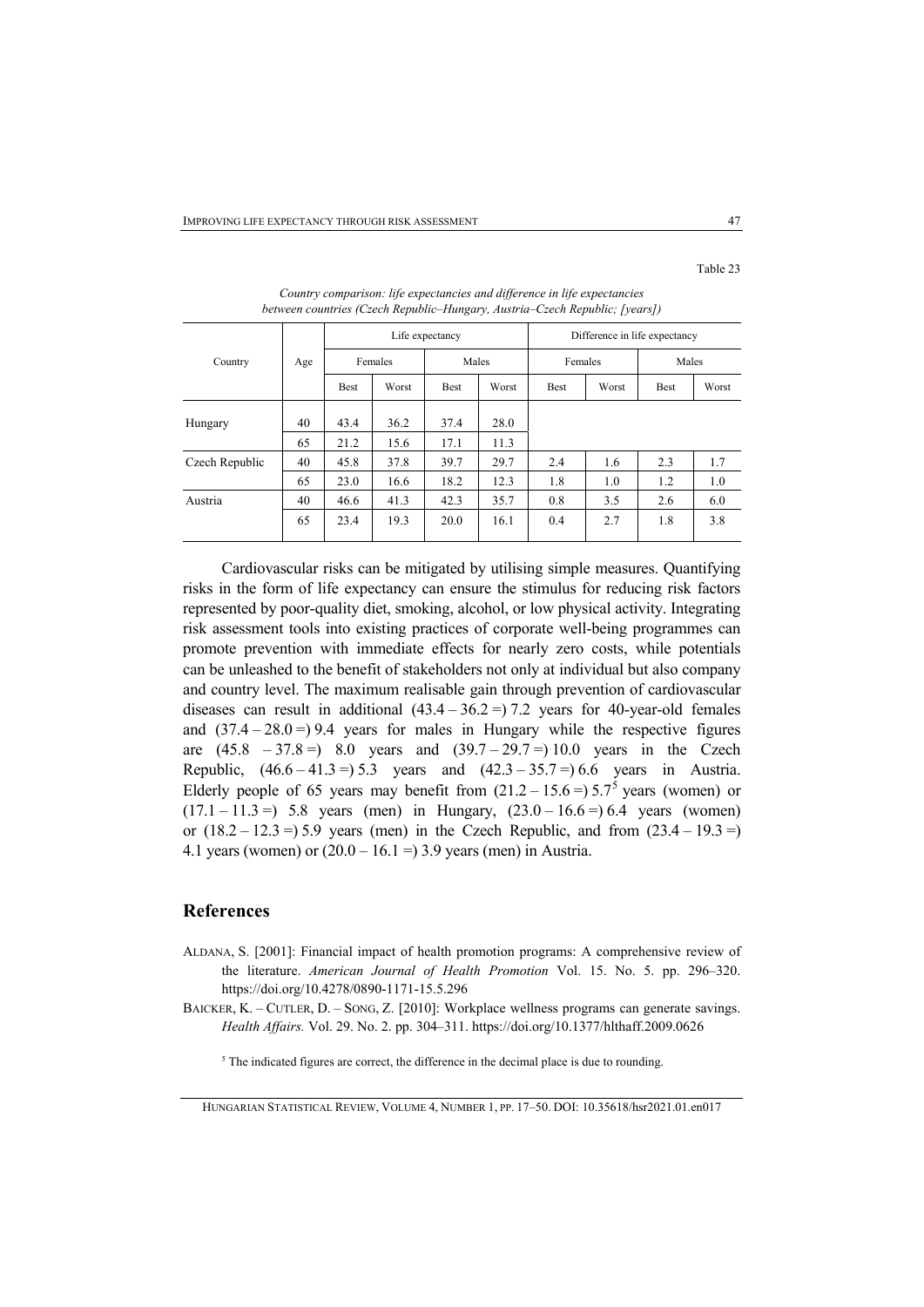- BARNA, B. FODOR, S. [2018]: Gamifikált közösségi megoldás használata a kedvezőbb munkahelyi légkör kialakítása érdekében. *Budapest Management Review/Vezetéstudomány*. Vol. XLIX. No. 3. pp. 2–10. https://doi.org/10.14267/VEZTUD.2018.03.01
- BAXTER, S. SANDERSON, K. VENN, A. BLIZZARD, C. PALMER, A. [2014]: The relationship between return on investment and quality of study methodology in workplace health promotion programs. *American Journal of Health Promotion*. Vol. 28. No. 6. pp. 347–363. https://doi.org/10.4278/ajhp.130731-LIT-395
- DANNA, K. GRIFFIN, R. [1999]: Health and well-being in the workplace: A review and synthesis of the literature. *Journal of Management*. Vol. 25. No. 3. pp. 357–384. https://doi.org/10.1177/014920639902500305
- EUROPEAN SOCIETY OF CARDIOLOGY [2016]: 2016 European Guidelines on cardiovascular disease prevention in clinical practice. *European Journal of Preventive Cardiology*. Vol. 23. No. 11. pp. NP1–NP96. https://doi.org/10.1177/2047487316653709
- GOETZEL, R. ANDERSON, D. WHITMER, W. OZMINKOWSKI, R. DUNN, R. WASSERMAN, J. [1998]: The relationship between modifiable health risks and health care expenditures – An analysis of the multi-employer HERO health risk and cost database. *Journal of Occupational & Environmental Medicine.* Vol. 40. No. 10. pp. 843–854. https://doi.org/10.1097/00043764-199810000-00003
- GOETZEL, R. PEI, X. TABRIZI, M. HENKE, R. KOWLESSAR, N. NELSON, C. METZ, R. [2012]: Ten modifiable health risk factors are linked to more than one-fifth of employer-employee health care spending. *Health Affairs*. Vol. 31. No. 11. pp. 2474–2484. https://doi.org/10.1377/hlthaff.2011.0819
- GRIMANI, A. ABOAGYE, E. KWAK, L. [2019]: The effectiveness of workplace nutrition and physical activity interventions in improving productivity, work performance and workability: A systematic review. *BMC Public Health*. Vol. 19. Article No. 1676. pp. 1–12. https://doi.org/10.1186/s12889-019-8033-1
- KOVÁCS, E. MARTOS, T. [2018]: Patterns of optimism and employee well-being. *Budapest Management Review/Vezetéstudomány*. Vol. XLIX. No. 11. pp. 35–44. https://doi.org/ 10.14267/VEZTUD.2018.11.04
- KREKEL, C. WARD, G. DE NEVE, J.-E. [2019]: *Employee Wellbeing, Productivity and Firm Performance*. CEP Discussion Paper. No. 1605. https://doi.org/10.2139/ssrn.3356581
- HCSO (HUNGARIAN CENTRAL STATISTICAL OFFICE) [2020a]: *Demographic Yearbook, 2019.* Budapest.
- LOEF, M. WALACH, H. [2012]: The combined effects of healthy lifestyle behaviors on all cause mortality: A systematic review and meta-analysis. *Preventive Medicine*. Vol. 55. No. 3. pp. 163–170. https://doi.org/10.1016/j.ypmed.2012.06.017
- OECD (ORGANISATION FOR ECONOMIC CO-OPERATION AND DEVELOPMENT) EOHSP (EUROPEAN OBSERVATORY ON HEALTH SYSTEMS AND POLICIES) [2019a]: *Czechia: Country Health Profile 2019, State of Health in the EU.* OECD Publishing–EOHSP. Paris, Brussels. https://www.oecd-ilibrary.org/deliver/058290e9-en.pdf?itemId=%2Fcontent%2Fpublication %2F058290e9-en&mimeType=pdf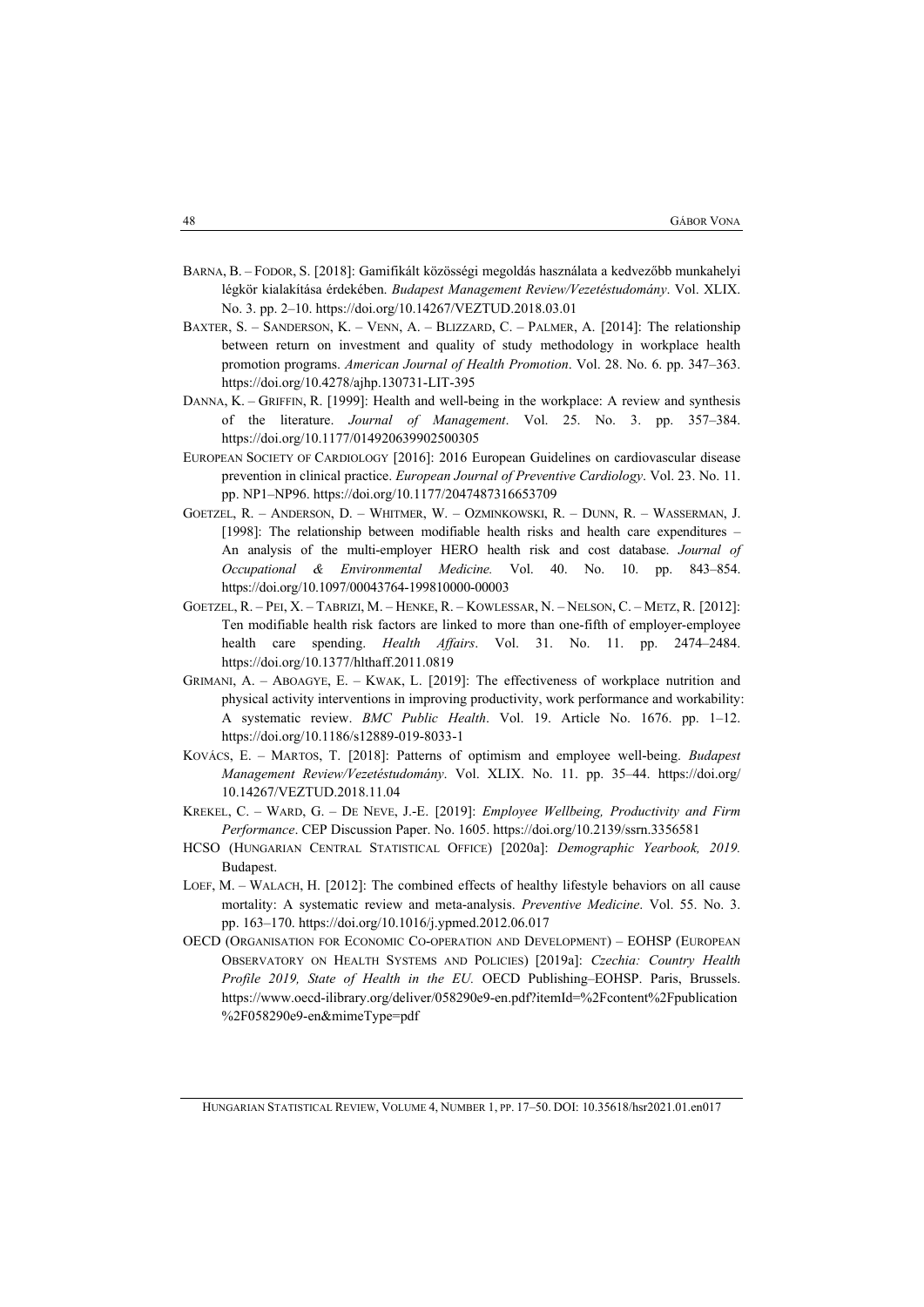- OECD EOHSP [2019b]: *Hungary: Country Health Profile 2019, State of Health in the EU.* OECD Publishing–EOHSP. Paris, Brussels. https://www.oecd-ilibrary.org/deliver/ 4b7ba48c-en.pdf?itemId=%2Fcontent%2Fpublication%2F4b7ba48c-en&mimeType=pdf
- OECD EOHSP [2019c]: *Spain: Country Health Profile 2019, State of Health in the EU*. OECD Publishing–EOHSP. Paris, Brussels. https://www.oecd-ilibrary.org/deliver/8f834636-en.pdf? itemId=%2Fcontent%2Fpublication%2F8f834636-en&mimeType=pdf
- PÉTER, E. KELLER, K. KASZÁS, N. [2013]: Egészségtudatosság része a szervezeti kultúrának? *Budapest Management Review/Vezetéstudomány*. Vol. ILIV. Special Issue No. 6. pp. 52–58.
- PINHEIRO, L. RESHETNYAK, E. STERLING, M. RICHMAN, J. KERN, L. –SAFFORD, M. [2019]: Using health-related quality of life to predict cardiovascular disease events. *Quality of Life Research*. Vol. 28. No. 6. pp. 1465–1475. https://doi.org/10.1007/s11136-019-02103-1
- SZABÓ, Á. JUHÁSZ, P. [2019]: A munkahelyi egészségprogramok mint kockázatkezelési eszközök. *Gazdaság és Pénzügy*. Vol. VI. No. 2. pp. 154–177. https://doi.org/10.33926/GP.2019.2.2
- UNDP (UNITED NATIONS DEVELOPMENT PROGRAMME) [2018]: *Human Development Indices and Indicators – 2018 Statistical Update.* New York. http://hdr.undp.org/sites/default/ files/2018\_human\_development\_statistical\_update.pdf
- UNDP [2020]: *Human Development Report 2020.* New York. http://hdr.undp.org/ sites/default/files/hdr2020.pdf
- UNITED NATIONS [2020]: *A/RES/70/1 Resolution adopted by the General Assembly on 25 September 2015 – Transforming Our World: The 2030 Agenda for Sustainable Development.* https://www.un.org/en/development/desa/population/migration/generalassembly/ docs/globalcompact/A\_RES\_70\_1\_E.pdf
- VONA, G. [2020]: Boosting gains in healthy life expectancy through excelling in achieving SDGs. *Köz-Gazdaság*. Vol. 15. No. 2. pp. 96–107. https://doi.org/10.14267/RETP2020.02.14

## **Internet references**

- CZECH STATISTICAL OFFICE [2021a]: *Deaths: by detailed list of causes of death, sex and age*. In: *Demographic Yearbook of the Czech Republic – 2019.* https://www.czso.cz/documents/ 10180/121768536/13006720rg05.xlsx/6cfdb23d-bdfe-4238-91bb-2c3c8d1a30d2?version=1.1
- CZECH STATISTICAL OFFICE [2021b]: *Life table.* https://www.czso.cz/documents/10180/97674865/ cr\_ut\_1920\_2019.zip/79225f74-8abf-44b0-8ded-194d38194e0c?version=1.1
- CZECH STATISTICAL OFFICE [2021c]: *Population by sex and age as of 31st December of 2018 in the Czech Republic*. *Public database.* https://vdb.czso.cz/vdbvo2/faces/en/index.jsf?page =vystup-objekt&z=T&f=TABULKA&katalog=33156&pvo=DEMD001&str=v4&c= v3~2\_\_RP2018MP12DP31
- EC (EUROPEAN COMMISSION) [2021]: *Mortality and life expectancy statistics.* https://ec.europa.eu/ eurostat/statistics-explained/index.php?title=Mortality\_and\_life\_expectancy\_statistics
- IBM (INTERNATIONAL BUSINESS MACHINES CORPORATION) [2016]: *IBM SPSS Statistics 24 Algorithms.* ftp://ftp.software.ibm.com/software/analytics/spss/documentation/statistics/24.0/en/client/M anuals/IBM\_SPSS\_Statistics\_Algorithms.pdf